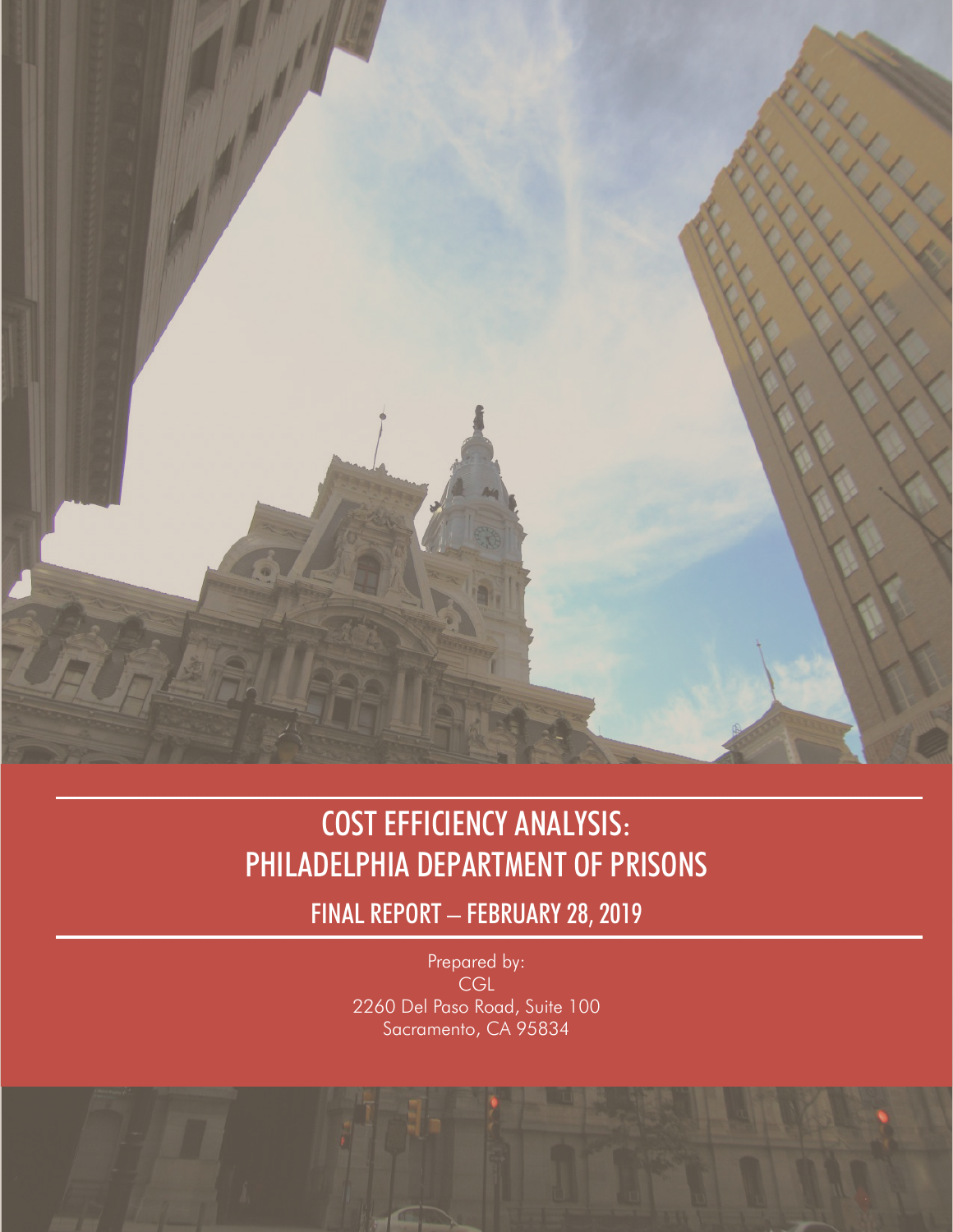# COST EFFICIENCY ANALYSIS: PHILADELPHIA DEPARTMENT OF PRISONS

FINAL REPORT – FEBRUARY 28, 2019

Prepared by:

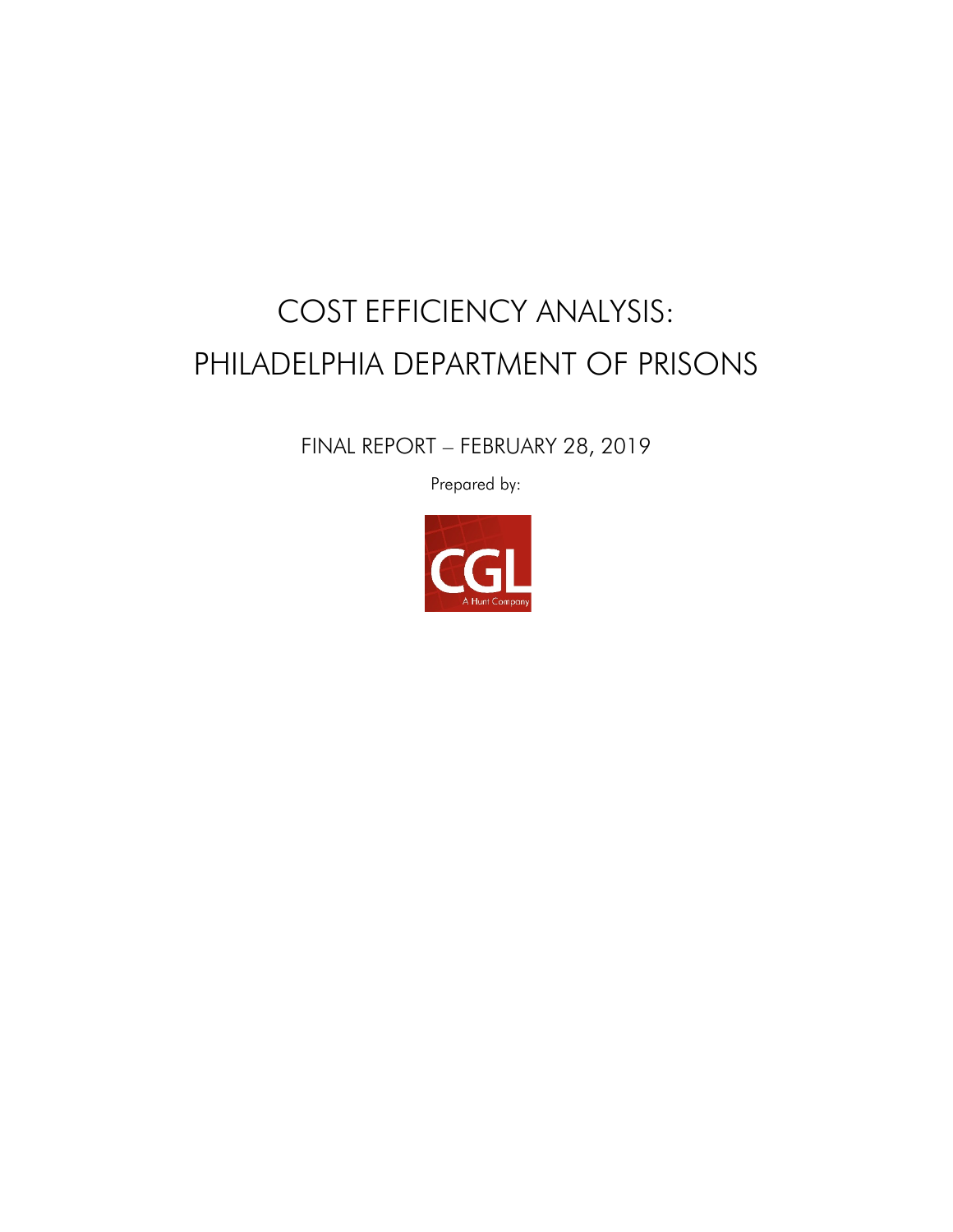

## **Table of Contents**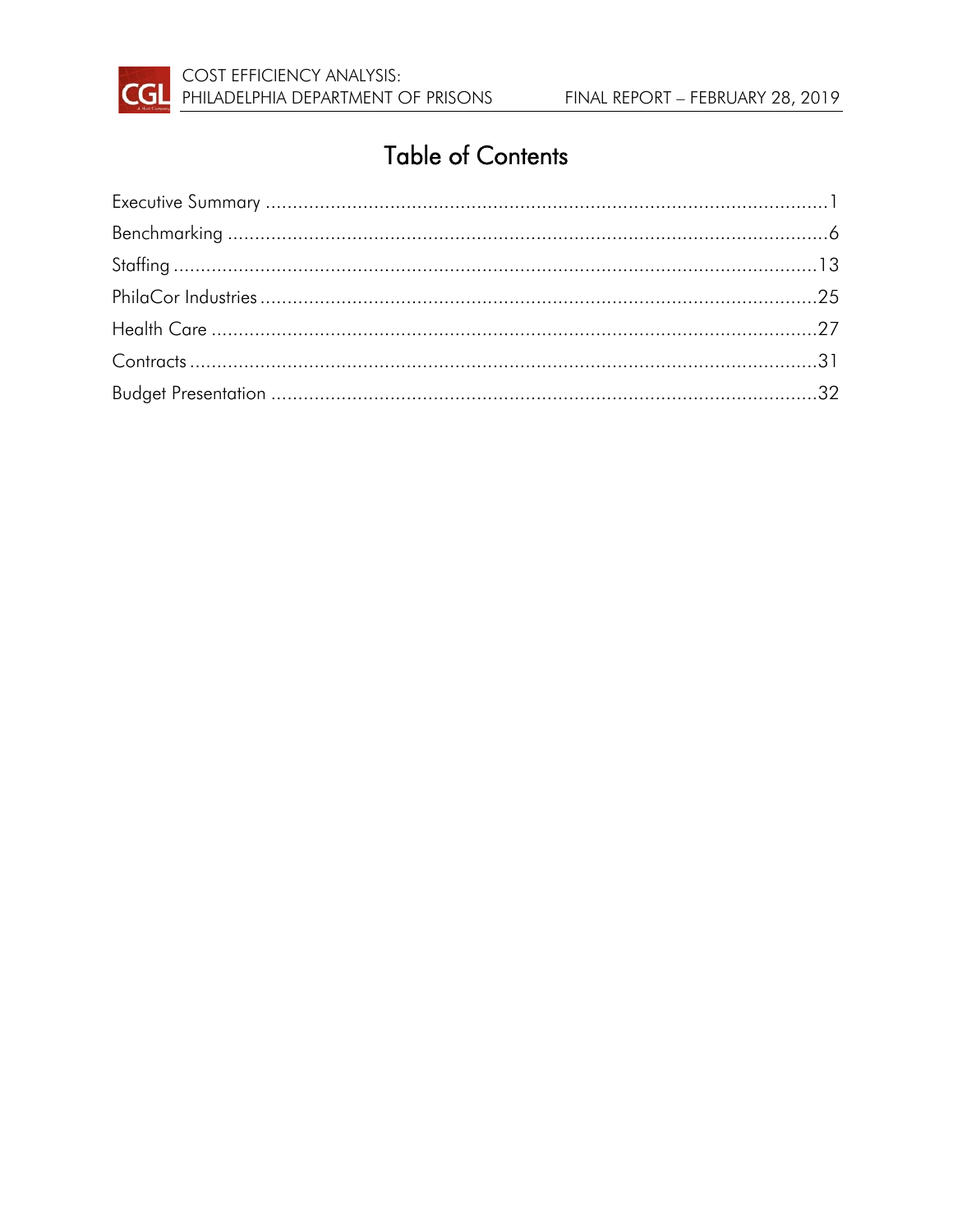

### <span id="page-3-0"></span>Executive Summary

The Philadelphia Department of Prisons (PDP) is a cost-effective user of City of Philadelphia (City) resources within the context of its performance objectives and the constraints under which it must operate. While potential opportunities are available to achieve some savings, the overall PDP budget supports an efficient approach to management of the City's correctional system.

PDP spending patterns did not develop in a vacuum. They largely stem from the policies, professional standards, and operational priorities established by Department leadership. For example, the specific performance requirements and staffing levels established by the PDP in its medical contract drive both the current level of spending for the program, as well as the high quality of service provided. Constraints and obligations created by factors such as the system's current physical plant and current collective bargaining agreements also shape system resource needs.

Benchmark Comparisons. In order to provide a framework for closer evaluation of PDP spending, CGL examined key operational metrics for a group of metropolitan jail systems similar in size to Philadelphia. This group of benchmark systems included Cook County, Illinois; Miami-Dade County, Florida; Dallas County, Texas; and San Bernardino County, California. Key findings include:

- The PDP annual per capita cost of incarceration ranks among the lowest of the comparison group.
- The PDP ratio of inmates to correctional officers is at the median for the benchmark systems. However, average officer salaries are low by comparison. The amount of overtime per officer in Philadelphia is the highest in the comparison group by a significant margin. This rate of overtime use in conjunction with its relatively high ratio of inmates to correctional officers suggests the PDP is understaffed relative to the other systems under review.
- The PDP's annual health care costs per inmate ranks next to last, exceeding only Dade County. Health care costs in the other systems reviewed range from 17 to 30 percent higher than Philadelphia.
- The PDP has the highest cost per meal of the comparison jail systems.

Staffing. The outline and content of PDP policies governing the assignment and deployment of security staff is consistent with best practices in the industry. The Department has an effective policy governing security staff deployment and produces a comprehensive post plan on an annual basis. Management regularly updates the plan to make adjustments for workload and operational changes, takes into account available resources, and assigns those resources in an effective manner, consistent with PDP policies and labor agreements.

The 2018 Post Plan revision resulted in a net reduction of 212 posts, made possible primarily by the closure of the House of Correction (HOC) and population reductions at the Alternative & Special Detention Unit (ASD). Within this net reduction, the revised post plan accommodated a substantial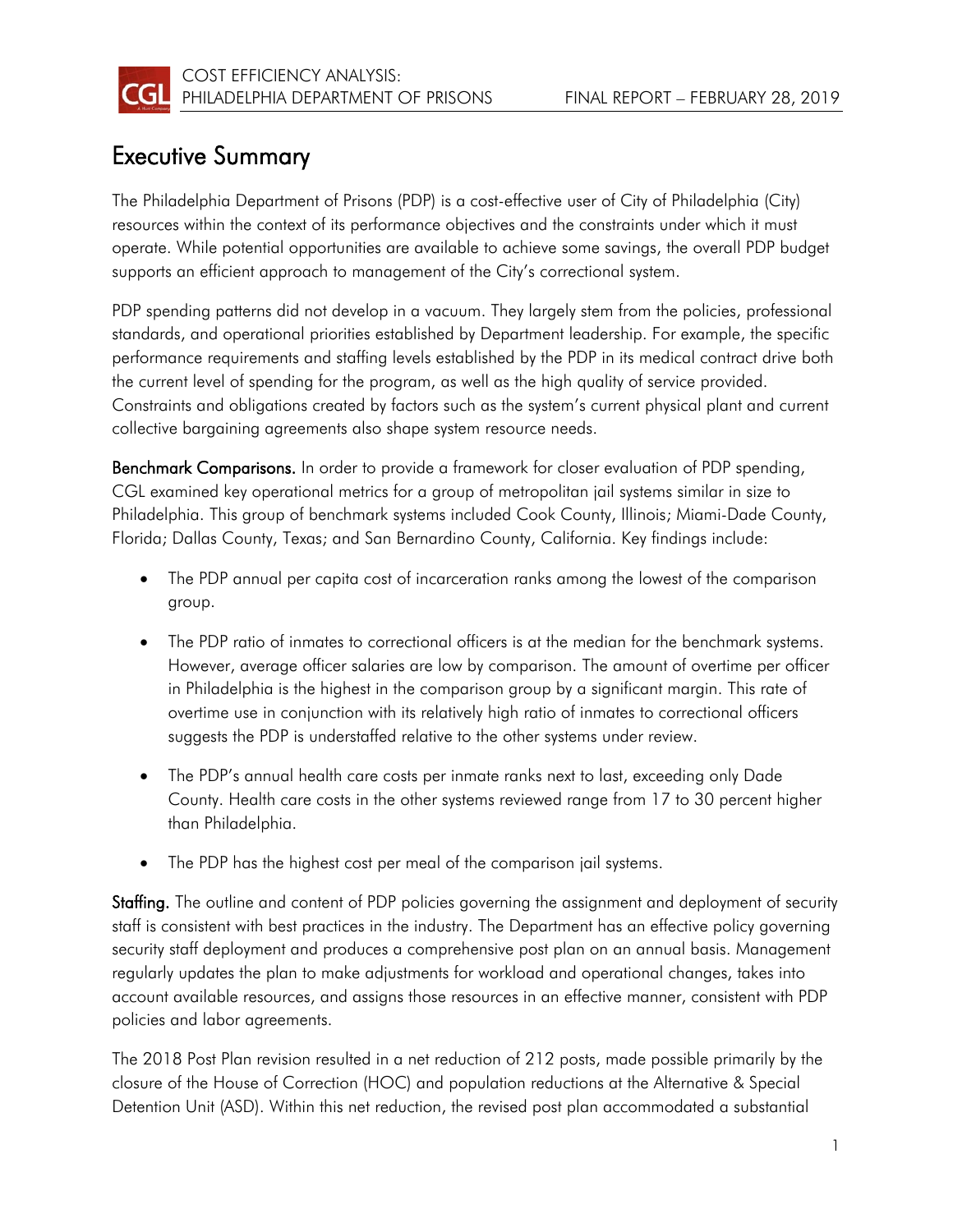

increase in staffing at the Detention Center (DC) and the creation of a Medical Transport Unit (MTU). The MTU program has used redeployed staff from the closure of the HOC to achieve substantial reductions in overtime. At current staffing levels, the program will save 23,604 hours of overtime on an annual basis. This represents approximately 60 percent of the need for correctional officer supervision of medical escorts.

Despite the success of the MTU, the creation of post responsibilities not included in the Post Plan continues to exacerbate staffing shortfalls and increase overtime. The new program of out-of-cell behavioral therapy for segregation inmates is an example of the creation of a significant operational responsibility not recognized in the Post Plan. Collective bargaining agreements also place substantial restrictions on staff deployment decisions and impede management's ability to reallocate staffing to areas of operational need. This again forces reliance upon overtime.

The Post Plan clearly delineates those job assignments throughout PDP facilities required to assure security and service delivery. However, the Plan also contains a number of correctional officer and supervisory posts that appear administrative in nature. If the job duties associated with these posts do not require correctional officer training, potential reassignment to civilian staff could achieve some efficiencies.

Finally, the use of sick time and Family Medical Leave Act (FMLA) time appears to be a serious issue for the PDP. Correctional officers use 27.8 days of sick time and FMLA leave per year on average. This is in addition to their vacation and personal leave. This level of staff absence from duty again forces reliance on overtime to fill required post assignments.

PhilaCor. In FY 2018, PhilaCor reported revenues of \$737,808 and direct operational expenses of \$507,653, producing a profit of \$230,155. However, if the costs of personnel assigned to PhilaCor are included, this profit turns into a loss of at least \$1.3 million. This raises the issue of whether the benefit of the program is worth the \$1.3 million true cost to the Department and the opportunity cost of 29 staff that could be deployed to other programs or security assignments.

Health Care. The PDP has developed a high-quality system of jail health care delivery. System costs are a direct function of the specific standards, staffing, and protocols detailed by the PDP in its Request for Proposal (RFP) for services. The structure of the RFP provides an effective means for vendors to price out the level of services required by the Department in a competitive environment, which acts as an overall constraint on cost. Given the favorable experience the PDP has achieved with its current approach to contracting for health care, significant changes in procurement strategy are not advisable. However, while the fundamental approach adopted by the PDP for health care services is sound and has produced outstanding results, encouraging more competition among potential vendors within this framework may help contain future prices.

Other Contracts. Outside of health care, the two largest contracts in support of PDP operations are for dietary services and facility maintenance. Each contract was bid competitively through an RFP process. The cost of these contracts, as in the case of health care, is a direct function of the specific services required in the RFP. The only realistic way to achieve significant savings in the food service or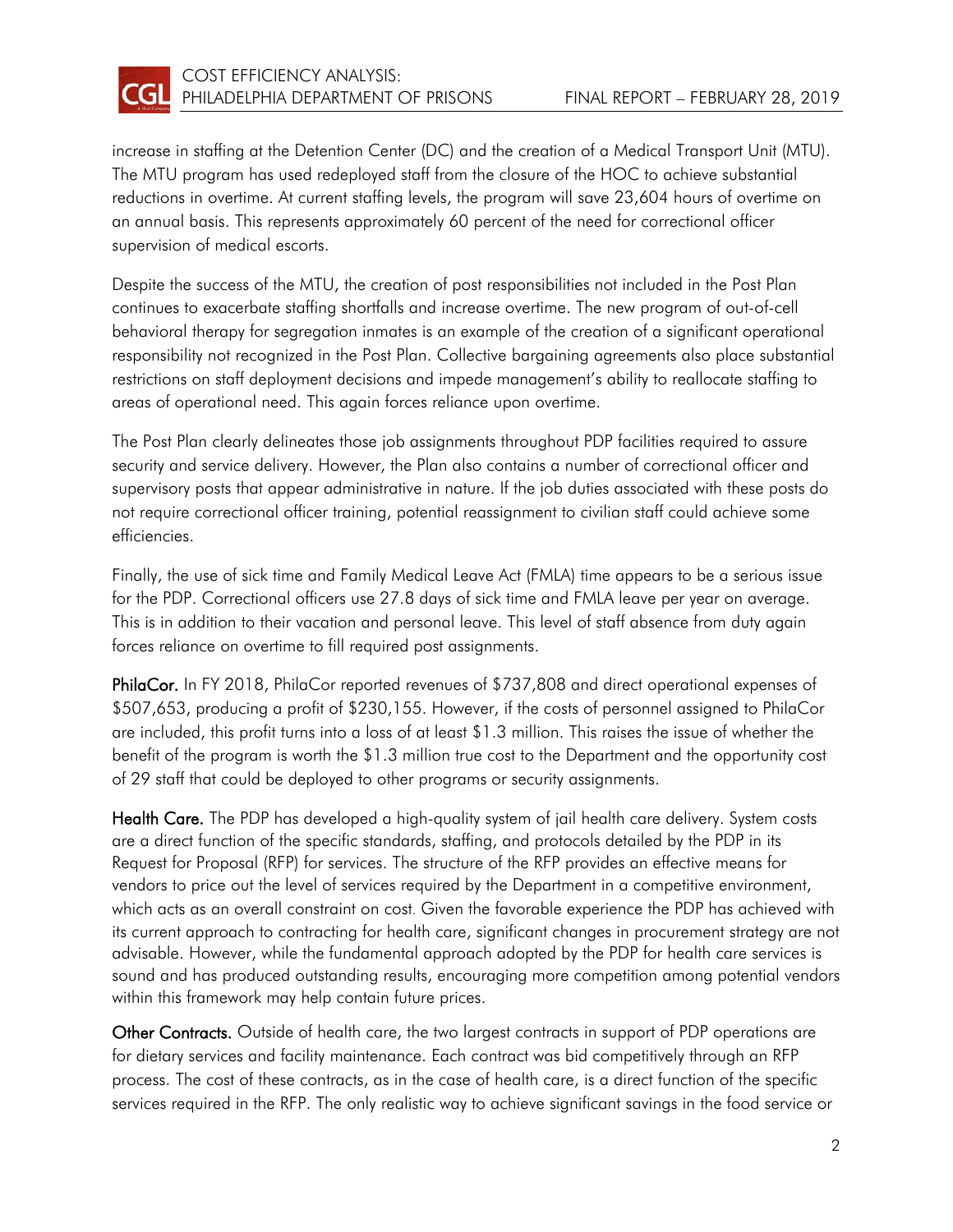

facility maintenance contracts is to change contract scope requirements to lower the service quality levels. The current price of these contracts represents the market's competitive assessment of the cost of the service levels required by the PDP.

Budget Presentation. The PDP faces the challenge of explaining and justifying its budget requests at a time of a falling inmate population. While the reduction in the jail population is a clear public benefit, policymakers in a time of constrained resources are apt to view jail population reduction as an opportunity to save money or reallocate resources to other priorities. Their expectation is that substantial reductions in the jail population should produce commensurate reductions in the PDP budget. Such an approach makes the fundamental error of using average costs to project savings, which usually results in overestimating any savings related to a change in jail population. Those costs that vary directly with the number of inmates are marginal costs, and typically represent a fraction of average costs.

The more complicated cases are longer-term significant population reductions like those that the PDP has experienced. The cost savings of population reductions on a scale sufficient to close a facility, such as the HOC, are relatively straightforward to calculate and present. However, the cost impact of a population reduction of 200 inmates is not necessarily clear and depends on assumptions made on how that reduction is operationalized. Given the likelihood of continued fluctuation in the inmate population and the need to explain the operational transition to the PDP's Facility Master Plan, the PDP needs a clear approach to explaining the interplay of population levels, facility space, and different types of cost in budget development.

Recommendations. The following recommendations address potential opportunities to achieve additional efficiencies:

- 1. The formation of the MTU has proven to be successful in reducing overtime and partially lifting the burden of the facilities managing community medical transports. The Department should fill current vacant positions in the unit to address the workload managed by the facilities on an overtime basis. The need still exists to staff outside medical clinics and inpatient hospitalizations, relieving the burden on facility staff to work the overtime required to staff the posts.
- 2. Explore the feasibility of establishing a secure ward in a local community hospital to reduce medical transport/supervision staffing needs.
- 3. Modify the Post Plan as needed when new programs are created that require significant, ongoing custody supervision responsibilities, and seek funded staff positions to support these functions.
- 4. As the system's inmate population continues to fall, optimize the efficient use of officers by maintaining housing unit population levels at the maximum authorized ratio for a single officer post.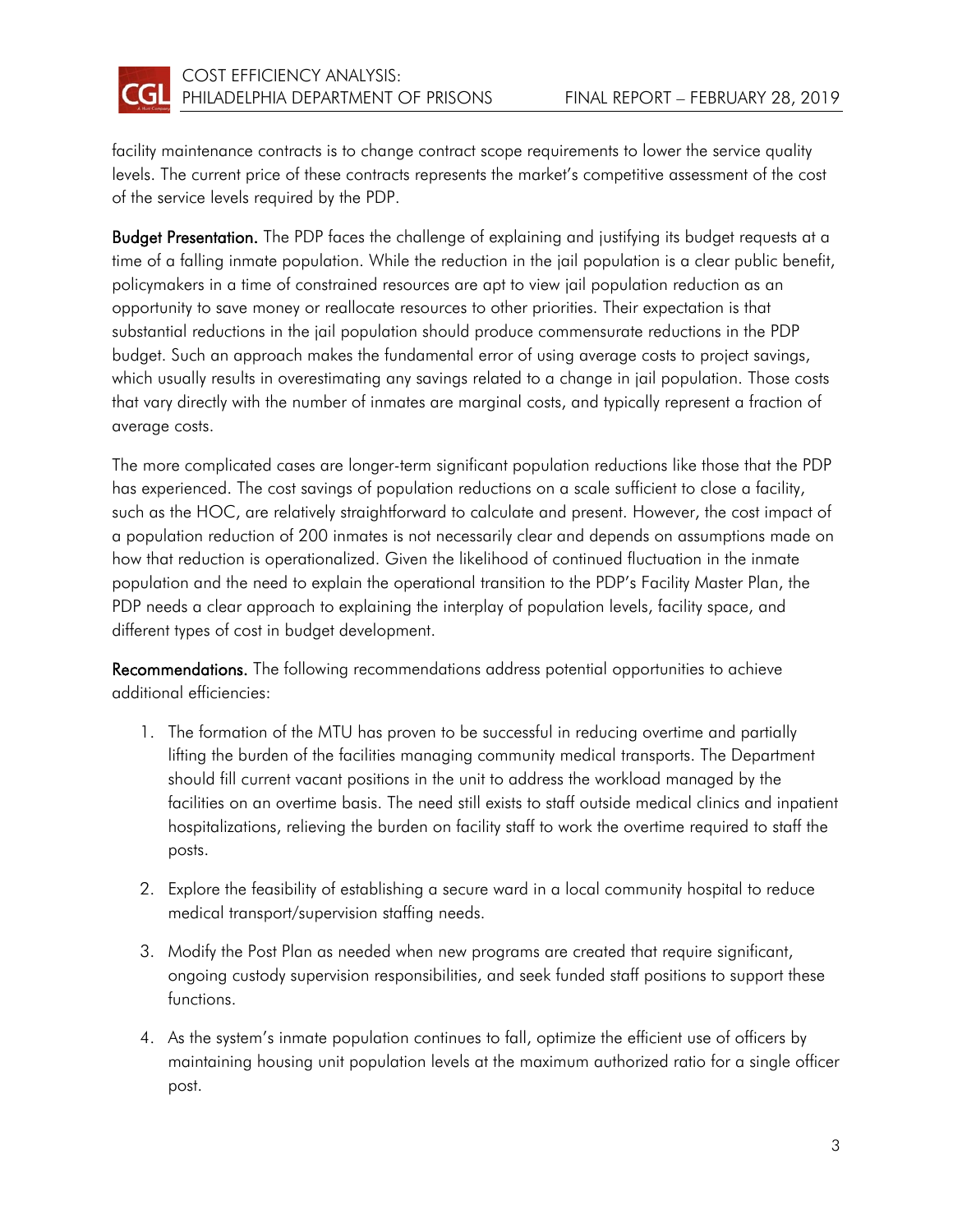CGI

- 5. Phase out the use of correctional officers in administrative duties. The PDP assigns a substantial number of correctional officers to administrative functions normally performed by civilian staff. Develop a policy that requires that as these positions become vacant in the future, they will be filled by civilian staff.
- 6. Review supervisory posts to ensure that associated duties require assignment of a ranked officer. If a civilian can perform the duties consistent with PDP requirements, modify the Post Plan accordingly.
- 7. Reduce the administration of the ASD to one deputy warden, reporting directly to a warden of one of the larger facilities.
- 8. Adopt techniques used by correctional systems to address FMLA and sick time abuse:
	- Examine each case for possible pattern abuse, meaning discharge of the leave in conjunction with days off or on weekends, holidays, and special occasions.
	- Ensure that medical certification is up-to-date and renewed frequently.
	- Require written leave requests for all absences.
	- Train supervisors to monitor the attendance of their subordinates and question them on the reason for their absences.
	- Ensure that call in procedures are being followed.
	- Consider the establishment of a Sick Leave Management Division with health care personnel and supervisors to examine employees, review their medical certification for thoroughness, and confer with the personal health care provider to obtain answers to questions about the medical certification. The unit can include supervisors whose job it is to conduct wellness checks in the community. (New York City Department of Correction has embarked on such a program with some success.)
	- Require the ill employee to remain at home during the absence with the exception of attending medical appointments or other approved reasons.
- 9. Conduct a detailed review of non-housing unit posts to identify potential efficiencies, opportunities for savings, as well as unmet needs. The review should assess post utility and the time required to conduct the various tasks of each non-housing unit post.
- 10. PhilaCor and Department managers should conduct a formal review of the industries program to determine if certain programs or shops are financially viable going forward and/or providing job and work skills to assist in offender re-entry. Staffing levels should be reviewed as part of this process to ensure that the positions are productive and meeting the goals of the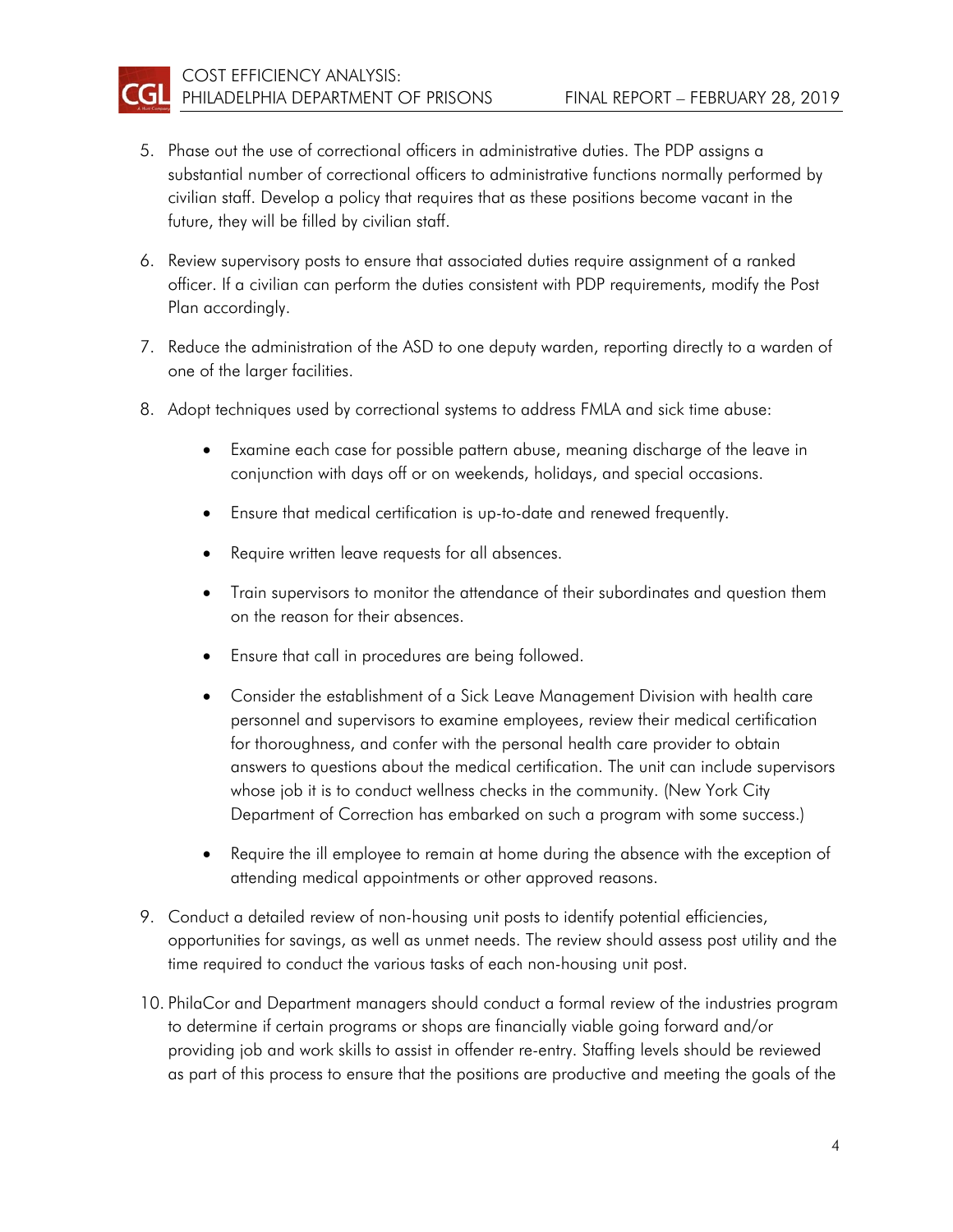program. A cost/benefit analysis that compares the relative merits of PhilaCor programs with other rehabilitative programs should be conducted to identify the best use of PDP resources.

- 11. In the next RFP cycle, request proposals for medical and behavioral health services under a single contract, while allowing vendors to submit alternative proposals for each service separately at their option.
- 12. PDP budget and executive staff need to develop a set of operational assumptions to guide presentation of the budget impact of future changes in system population levels and the phase-in of the PDP's Facility Master Plan.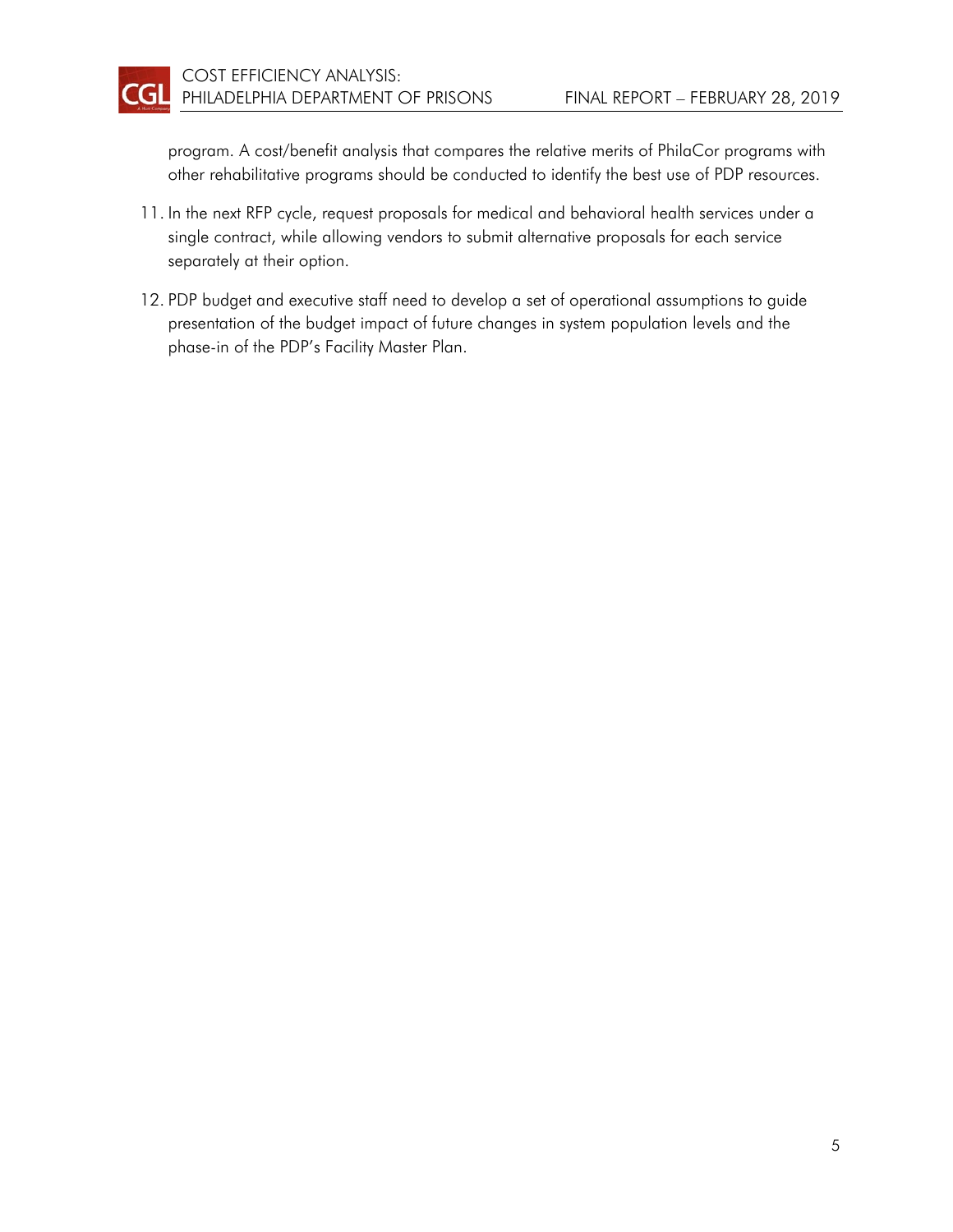

### <span id="page-8-0"></span>Benchmarking

Meaningful comparisons between local prison systems are difficult to make. Insofar as local jail systems mirror the unique socioeconomic factors, crime trends, and justice system policies of their communities, "apples to apples" comparisons are often difficult. Moreover, jurisdictions vary to a great degree in the amount and quality of data they collect or are willing to make available to the public. Organization and assignment of operational responsibilities also can make comparisons difficult. For example, many jurisdictions provide maintenance services to their jail systems through a county facility management agency that does not allocate its costs among user agencies. Large counties or cities often assign responsibility for jail health care to public health departments or local hospitals, rather than to the corrections department. Accordingly, an awareness of the challenges and limitations of inter-jail system comparisons needs to inform any assessment of the relative performance or spending patterns of seemingly similar jail systems.

For this analysis, we compared PDP cost and operational metrics with the four other correctional systems of roughly similar size. The five systems range in average daily inmate population (ADP) from a low of 4,171 in Dade County, to a high of 5,900 in Cook County. The PDP ranks in the middle on the population size and budget.

|                           |    | FY 2018 Budget | 2018 ADP |
|---------------------------|----|----------------|----------|
| Philadelphia              |    | 256,009,803    | 5,302    |
| Cook County, IL           |    | 363,274,089    | 5,900    |
| Dade County, FL           | S  | 362,064,000    | 4,171    |
| San Bernardino County, CA | \$ | 241,135,201    | 5,290    |
| Dallas County, TX         |    | 120,005,078    | 5,000    |

#### Comparison Jail Systems: Budget & ADP

Dade County is the only other county to include facility maintenance costs in the correctional operations budget. Dallas County also does not report clinical health care costs, as these are entirely borne by the local public hospital. As a result, the data presented significantly understate total operational costs for Cook, San Bernardino, and Dallas relative to Philadelphia. In order to enlarge the sample for metrics where one or more of the comparison group systems did not provide data, we have included three large California counties (Riverside, Sacramento, and Santa Clara) with jail populations ranging from 3,400 to 3,800 in the analysis where necessary.

#### Findings:

The PDP annual per capita cost of incarceration ranks among the lowest of the comparison group, even though the other systems do not include facility maintenance expenditures in their reported budgets.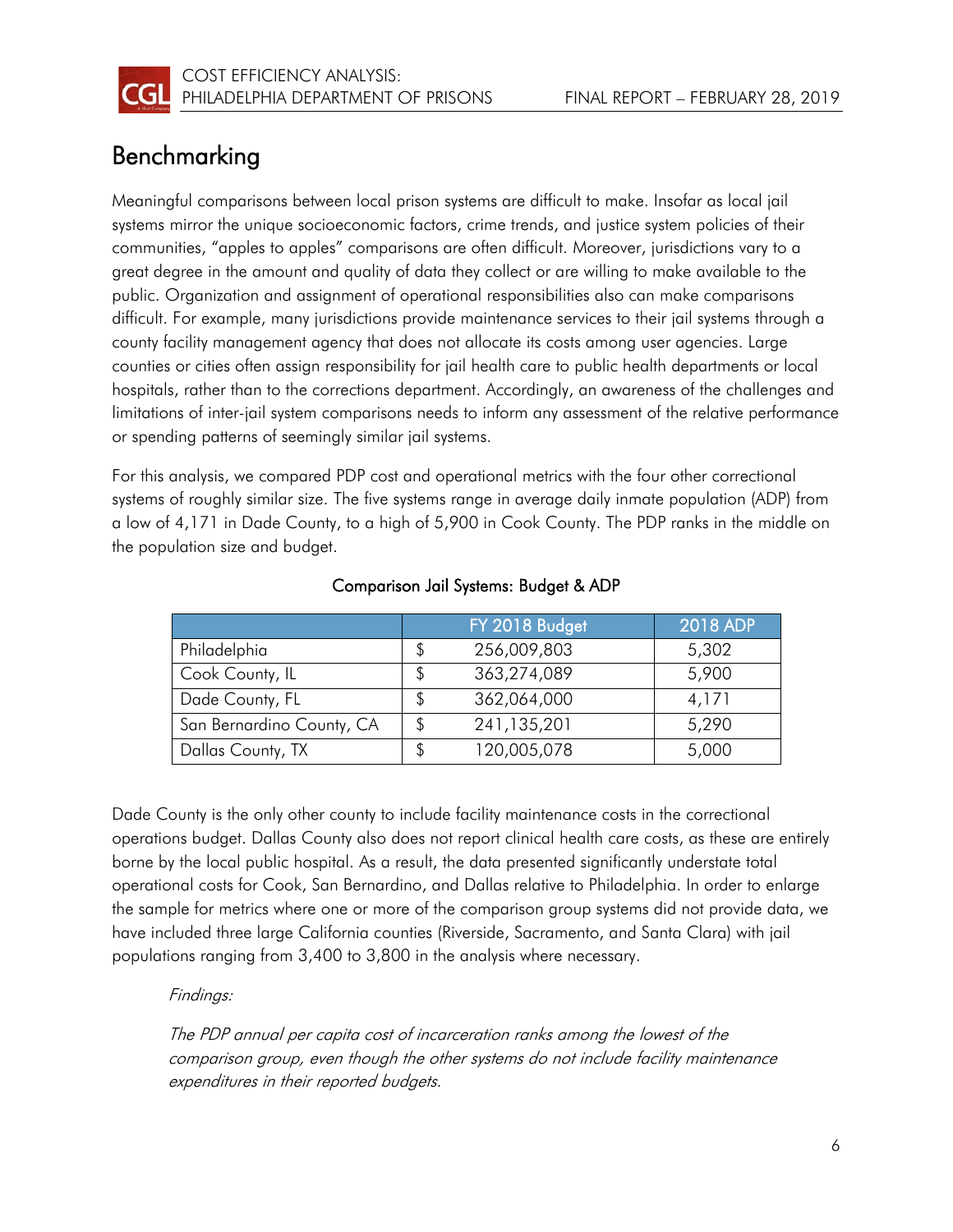CGI

The PDP ratio of inmates to correctional officers is at the median for the benchmark systems. Average officer salary levels are low. The level of overtime per officer is the highest in the comparison group by a significant margin. The rate of overtime use in conjunction with a relatively high ratio of inmates to correctional officers suggests the PDP is understaffed relative to the other systems under review.

The PDP's annual health care cost per inmate ranks next to last, exceeding only Dade County. Cook, Sacramento, and Riverside health care costs range from 17 to 30 percent higher than Philadelphia.

The PDP has the highest cost per meal of the comparison jail systems.

The average annual cost of incarceration per inmate shows Philadelphia ranking toward the bottom of the comparison group, well below Dade and Cook Counties, at a similar level as San Bernardino and Sacramento Counties, which have the lowest costs. It is also important to note that the per capita cost of incarceration for all of these counties, with the exception of Dade, does not include all of the operating costs that the PDP includes in its budget. An adjustment for this difference would likely place the PDP cost per inmate at the bottom of the comparison group.



#### Annual Cost of Incarceration per Inmate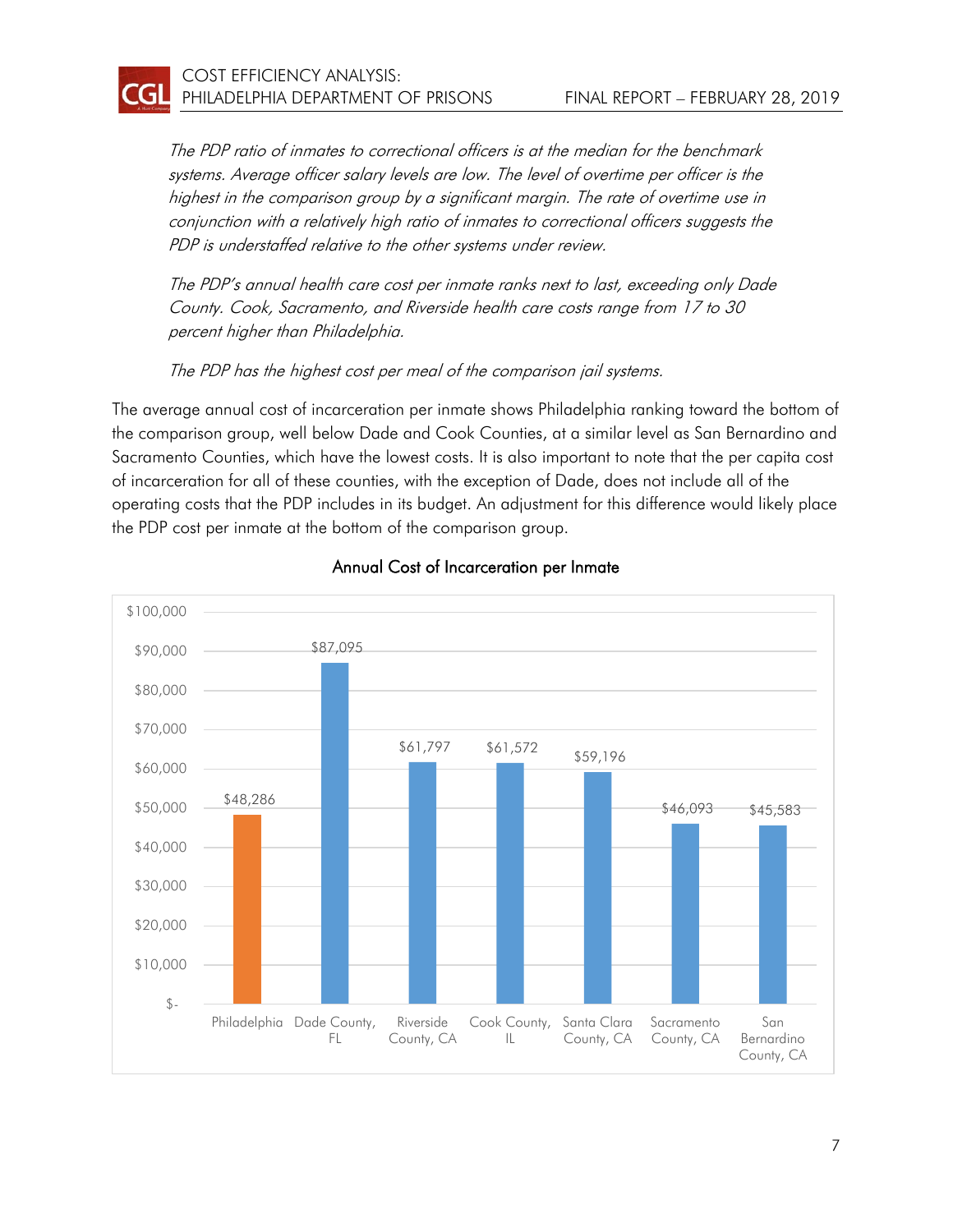

Spending on staffing is the primary driver of correctional system operating cost, typically making up 60-70 percent of a system's budget. The two key factors that determine staff spending are the number of staff required by the system and their level of compensation. In order to control for population size, we looked at the ratio of inmates to correctional officers to assess approaches to staffing. Again, Philadelphia ranks in the middle of the comparison group for the number of inmates per correctional officer. The PDP officers have twice as many inmates per correctional officer as does Cook County and 70 percent more than Dade County. Conversely, the PDP inmate-to-staff ratio is 17 percent below that of San Bernardino County and 57 percent below Dallas County.

Significant differences in physical plants, operational policies, and programs among these jurisdictions drive much of this variation. For example, the Cook County Department of Corrections manages 11 distinct facilities, as opposed to Dallas County, which manages a comparable number of inmates in three facilities. Dallas County has a large, secure hospital ward in the community dedicated for its use. San Bernardino County has a housing unit staffing policy that requires one officer to supervise 140 inmates. The following figure displays the range of inmate-to-correctional officer staffing ratios among the comparison group.



#### Inmate-to-Correctional Officer Staffing Ratios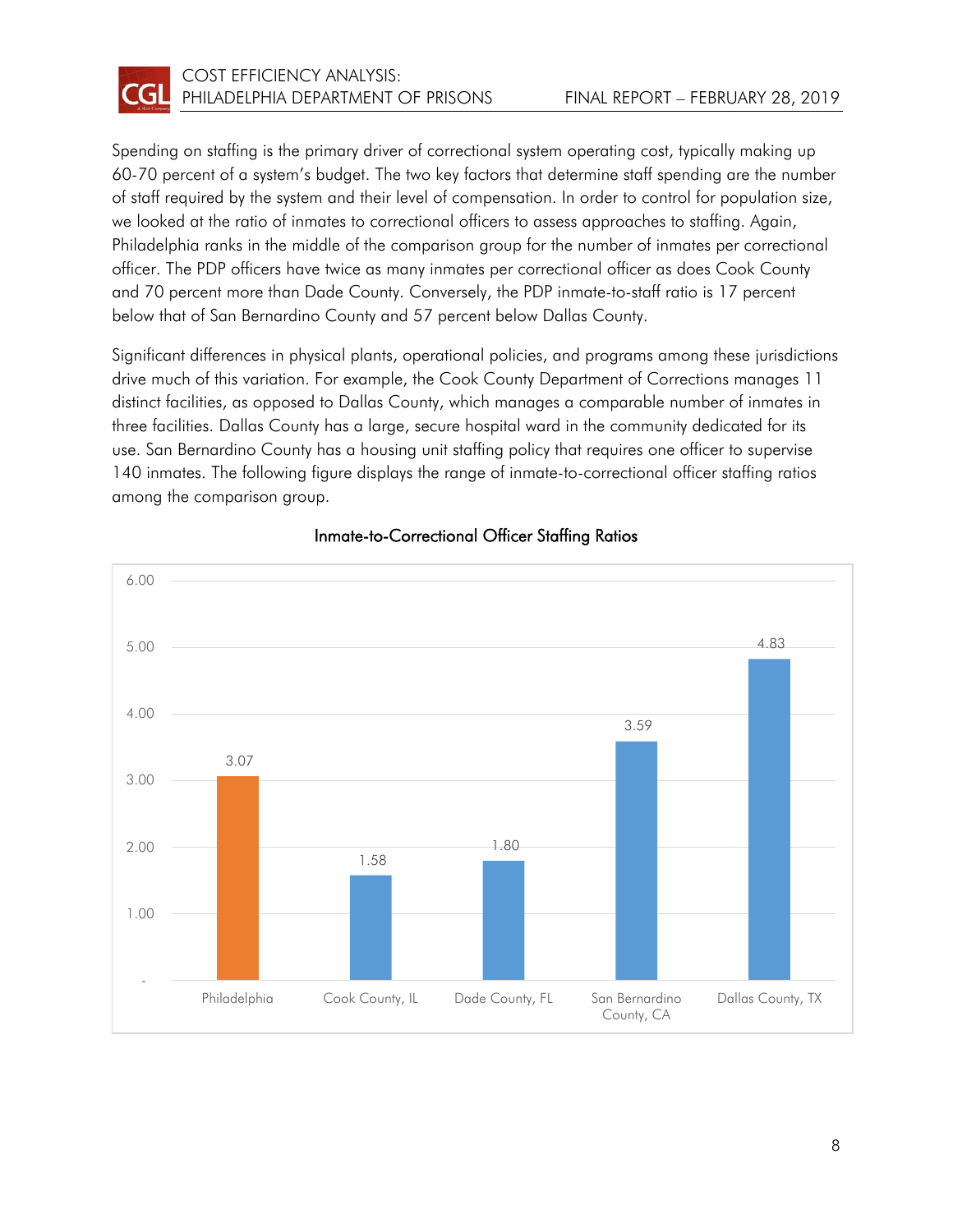

Salary levels for correctional officers are a major factor in the relative cost of staffing. The average salary level for PDP custody staff ranks relatively low in the comparison group, exceeding only salary levels in Dallas County.



#### Average Correctional Officer Salaries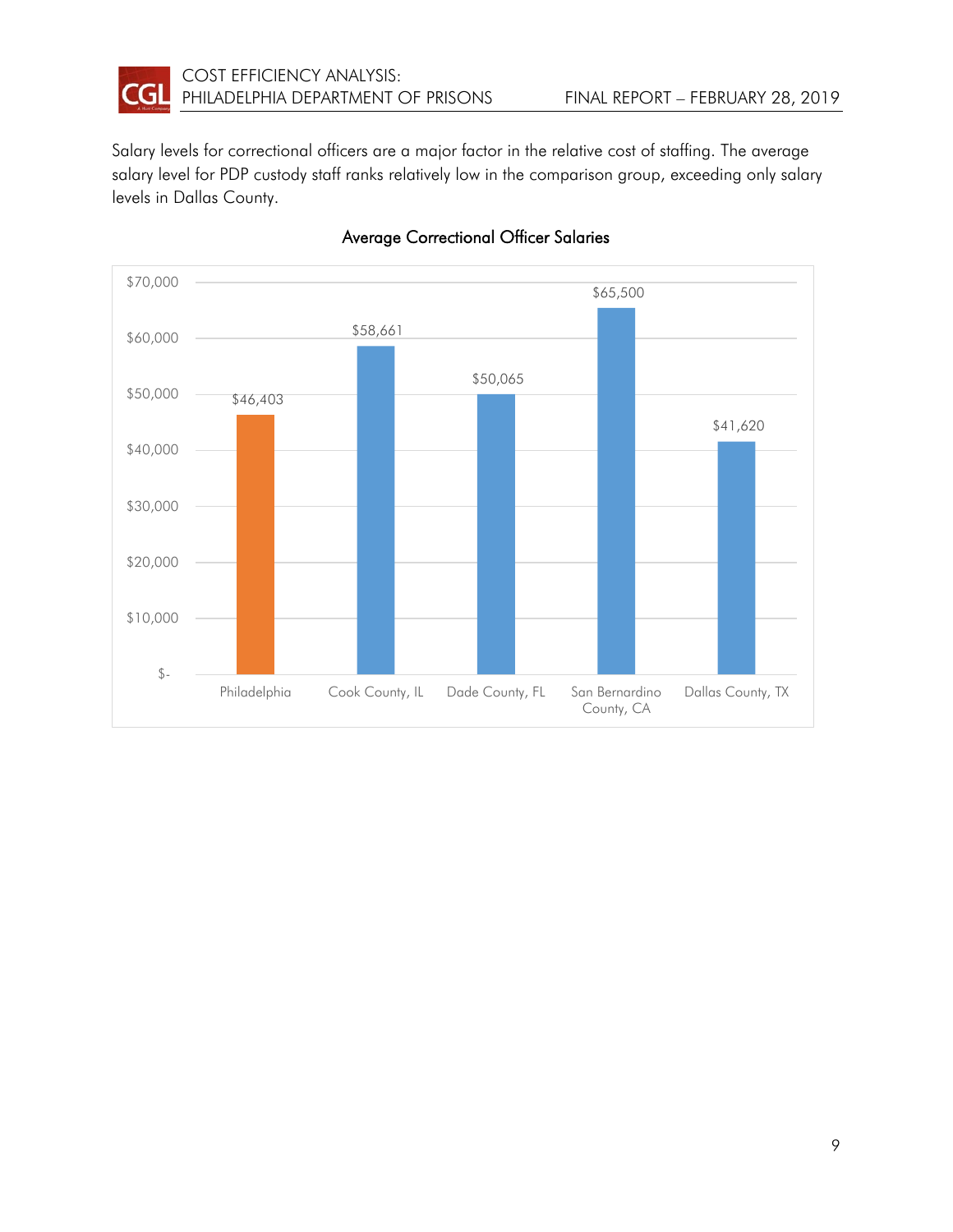

The amount of overtime incurred per officer is a rough proxy for disparities between operational responsibilities and available staff resources. To the extent that available staffing levels are insufficient to fill required posts, the amount of overtime required per officer will increase. Philadelphia has the highest rate of overtime use by this metric, 22 percent higher than Dade County, and far higher than the other systems reviewed here, which have much lower levels of reliance on overtime. This level of overtime use, in conjunction with its high ratio of inmates to correctional officers, indicates that the PDP is likely understaffed relative to the other systems under review.



#### Annual Overtime per Correction Officer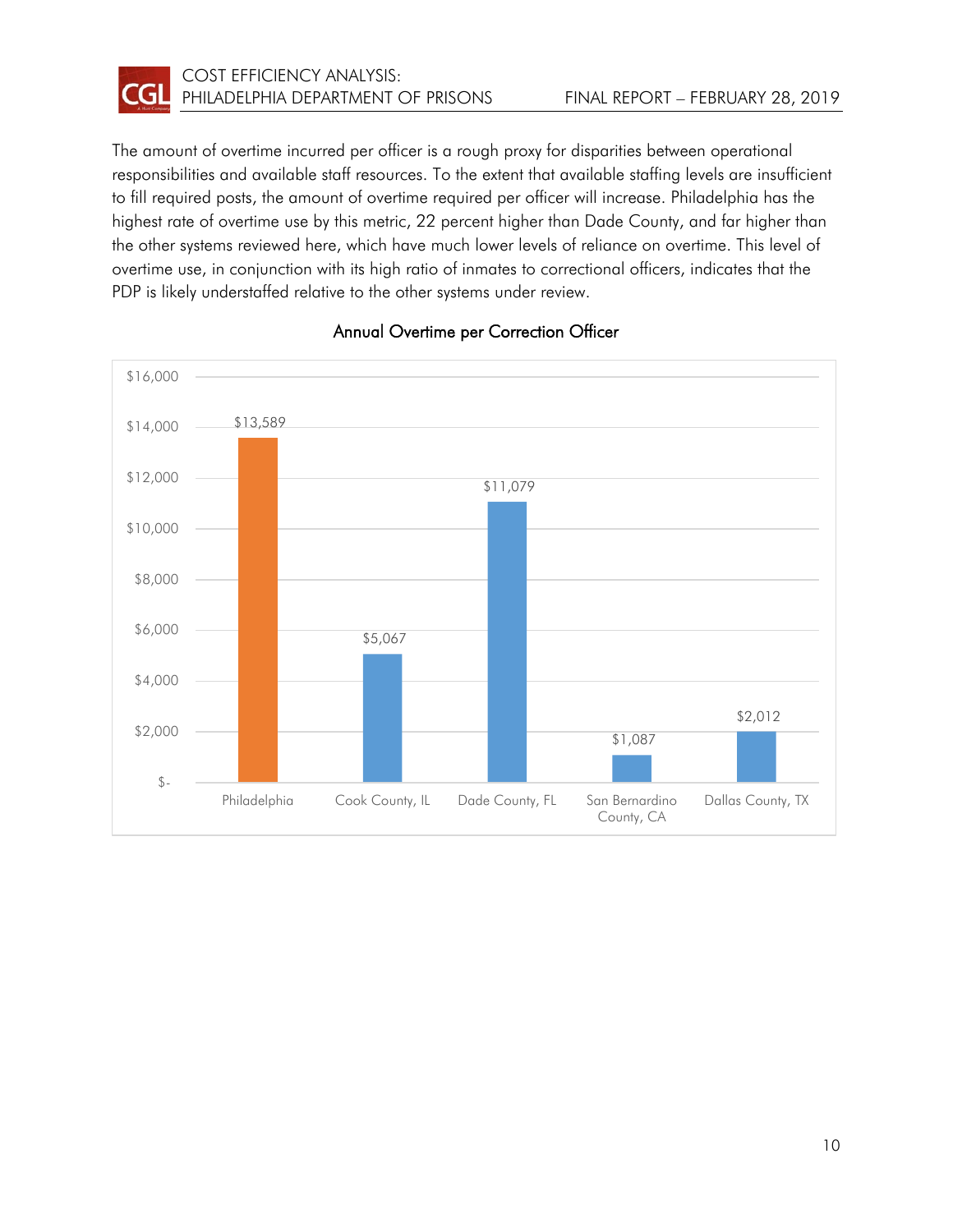

Outside of personnel costs, health care spending is a powerful driver of spending. Recent initiatives across correctional systems to improve the quality of correctional health care services have resulted in this cost sector increasing in unit cost, even as inmate populations have begun to decline in many jurisdictions. In the comparison group of counties, Dallas and San Bernardino do not report jail health care expenditures. In order to provide more context, we have instead included data from three large California counties—Riverside, Sacramento, and Santa Clara—each with jail populations ranging from 3,400 to 3,800 inmates. In this group of counties, Philadelphia's annual health care costs per inmate ranks next to last, exceeding only Dade County. Cook, Sacramento, and Riverside Counties' health care costs range from 17 to 30 percent higher than Philadelphia. Santa Clara County is the clear outlier, with some of the highest per capita jail health care costs nationally, at more than twice the cost of health care in Philadelphia.



#### Annual Health Care Costs per Inmate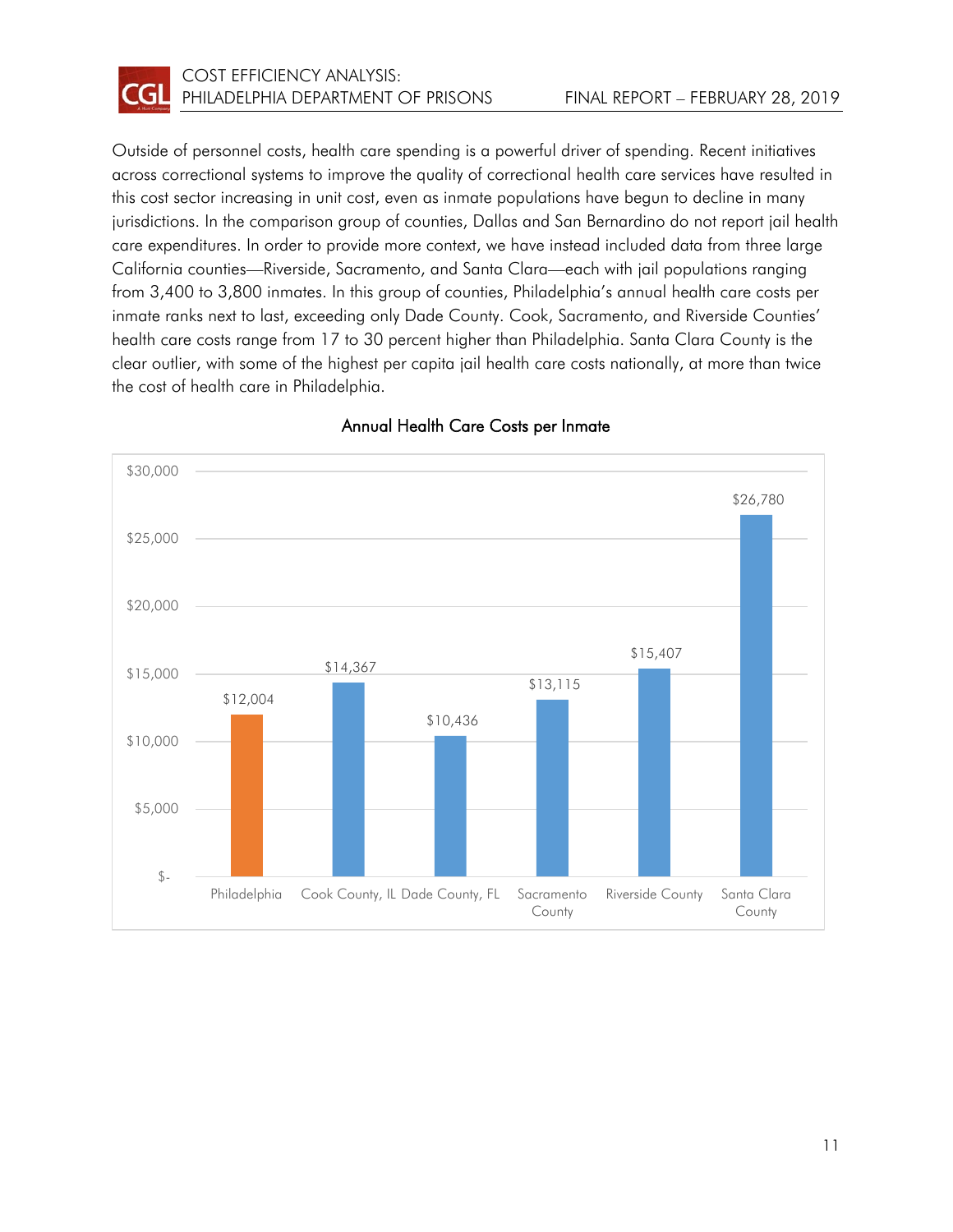

The cost of food service is another significant cost center and basis for comparison. All of the counties reviewed here contract for dietary service except Dallas County, which manages food service in-house, purchasing its own food and preparing meals with county staff. San Bernardino does not report staff costs for food services and is not included in this analysis. Reported data shows that Philadelphia has the highest cost per meal of these jail systems at \$1.89 per meal.



#### Cost per Meal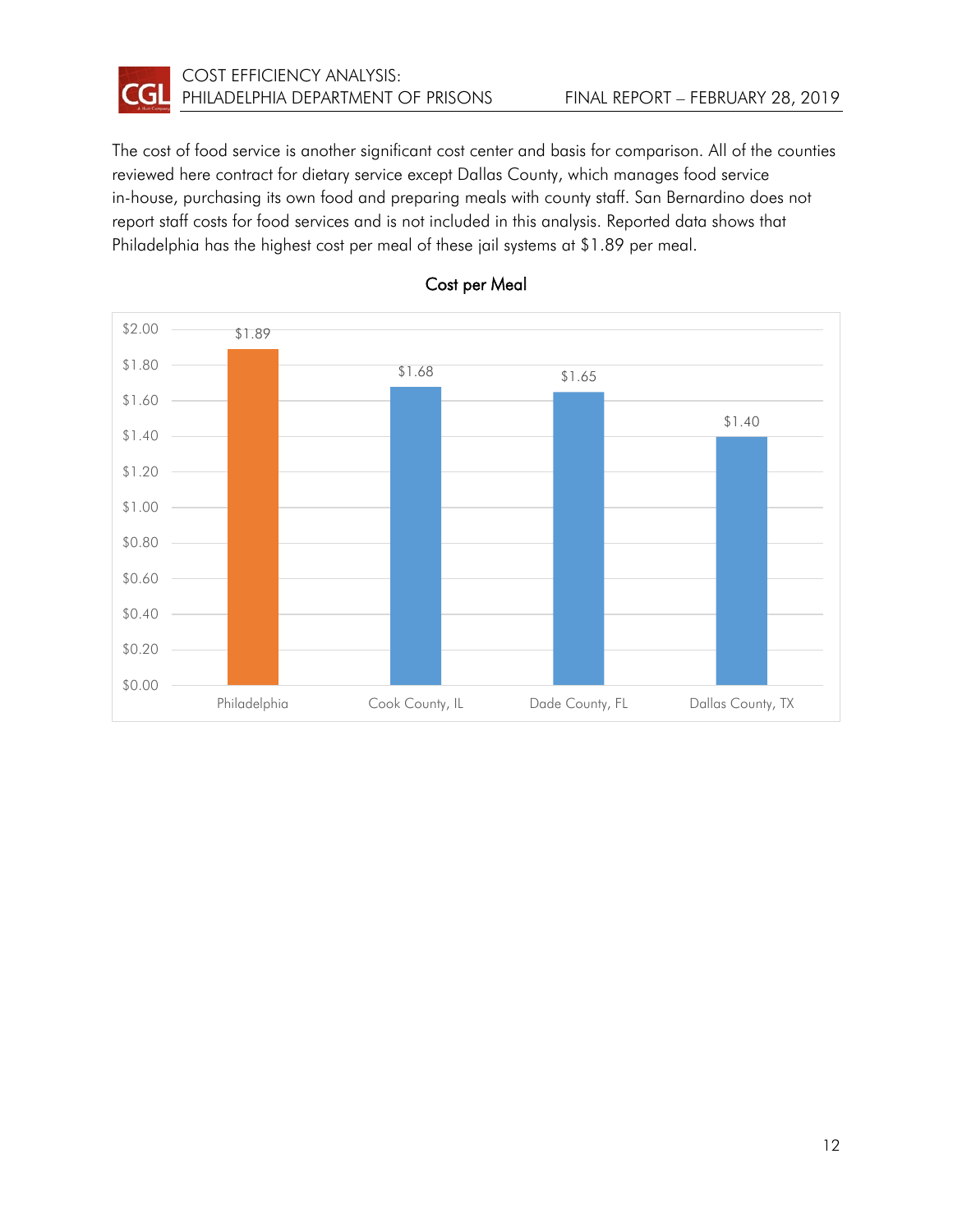

### <span id="page-15-0"></span>**Staffing**

Security Staffing Policy. Policy Number 1.C.3, Subject: Security Staff Deployment, effective March 8, 2013, guides security staff deployment. The policy describes as its purpose "to provide a standardized security staff deployment format for the Philadelphia Prison System (PPS)". The policy outlines procedures and practices regarding the staffing of the institutions, the development of a post plan, calculating the shift relief factor, and producing the daily roster. The policy requires the Commissioner approve a post plan for every facility at least once per fiscal year, which lists all posts and identifies each post as either Fixed Mandatory (M), Movable Mandatory (MM), or Optional (O).

Fixed Mandatory posts must be staffed at all times and may not be closed except in an emergency. Movable Mandatory posts must be also staffed; however, personnel in the status may be temporarily assigned to other duties during the course of a shift. The policy also suggests that post activities or schedules may not be interrupted or curtailed due to the redeployment of officers on MM posts. Optional posts may be closed to assure adequate staffing of M and MM posts.

The Staffing Unit manages the Department Post Plan, making adjustments as workload changes require the addition or deletion of posts. Security staffing managed by the unit includes correction officers, sergeants, lieutenants, and captains. This unit also calculates the post relief factor, which projects staffing requirements taking into account officer availability for assignment.

Finding: The outline and content of PDP policies governing the assignment and deployment of security staff is consistent with best practices in the industry. The Department has an effective policy governing security staff deployment, and produces a comprehensive post plan on an annual basis. Management regularly updates the plan to make adjustments for workload and operational changes, takes into account available resources, and assigns those resources in an effective manner, consistent with PDP policies and labor agreements.

Security Post Plan. In the past year, the Staffing Unit revised the post plan to reflect the closing of the House of Correction (HOC). The post plan previously in effect authorized 2,032 security posts within the Department. This included staffing at six correctional facilities, as well as ancillary units that provide support such as inmate transportation, intake/release operations, and certain administrative functions. The post plan assigned 254 positions to the HOC, of which 229 were filled. The facility's subsequent closure resulted in reassignment of these staff in 2018. Corresponding post adjustments made in July 2018 resulted in a revised total of 1,820 authorized posts as noted below.

| July 2018 PDP Security Staffing                  | Post Plan | Filled | Staffing<br>Shortage |
|--------------------------------------------------|-----------|--------|----------------------|
| Alternative & Special Detention (ASD)            | 131       | 135.   | $-3.85$              |
| Curran Fromhold (CFCF)                           | 664       | 623    | 40.81                |
| Detention Center (DC)                            | 273       | 253    | 20.14                |
| Philadelphia Industrial Correction Center (PICC) | 276       | 249    | 27.15                |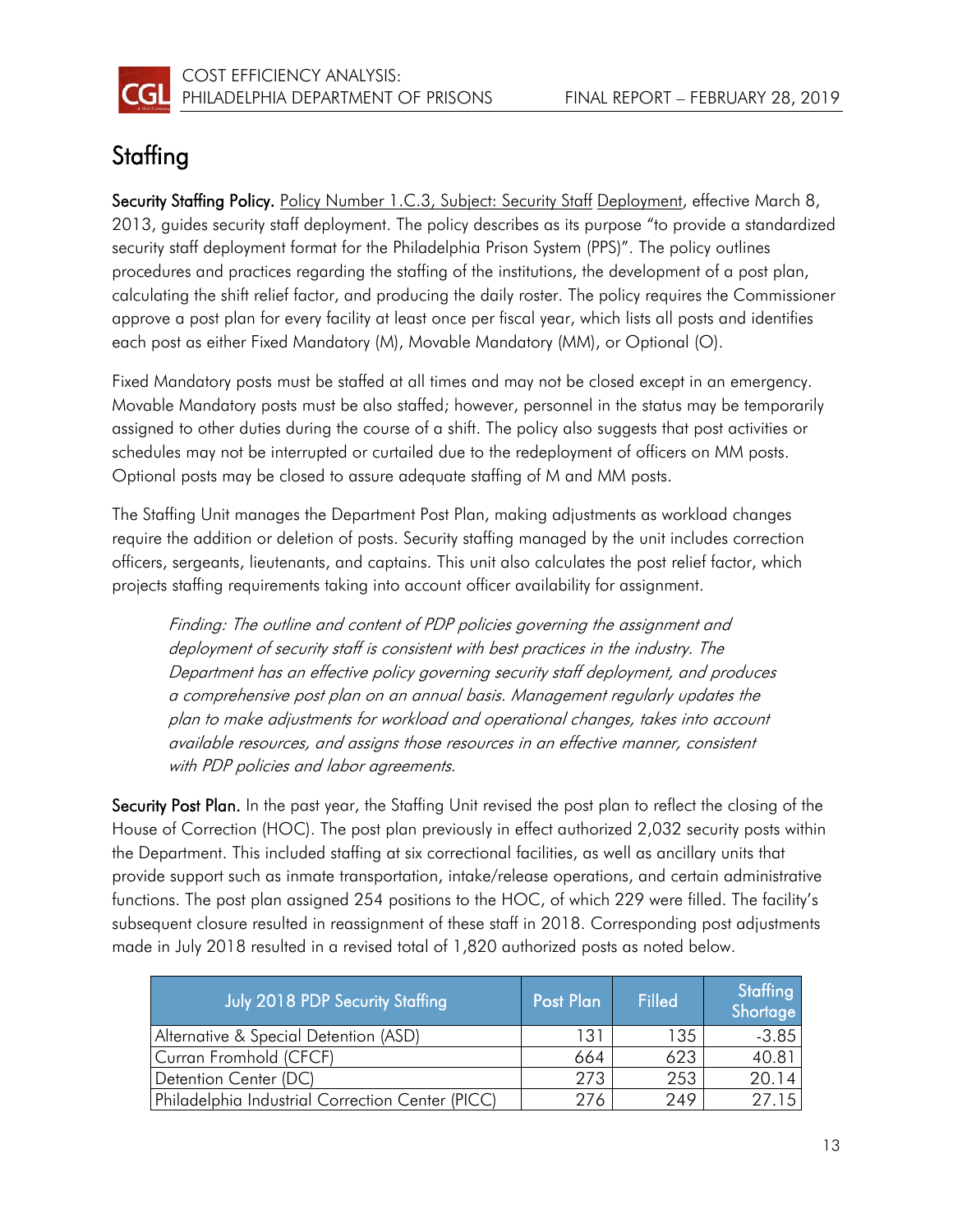| July 2018 PDP Security Staffing                   | Post Plan | <b>Filled</b> | Staffing<br>Shortage |
|---------------------------------------------------|-----------|---------------|----------------------|
| Riverside Correction Facility (RCF)               | 214       | 210           | 4.22                 |
| Executive Office (EO)                             | 80        | 76            | 4.1C                 |
| <b>Classification Movement Registration (CMR)</b> | 72        | 61            | 11.13                |
| Transportation                                    | 44        | 29            | 14.73                |
| <b>Medical Transportation Unit (MTU)</b>          | 66        | 55            | 10.58                |
| <b>TOTAL</b>                                      | 1,820     | 891. ا        | 129                  |

These 2018 changes reflected workload changes and a planned redeployment of staff to reduce the use of overtime. A reduced population in the minimum-security Alternative & Special Detention (ASD) unit enabled a reduction in posts from 178 to 131. Other notable changes included an increase in posts at the Detention Center (DC) from 246 in 2017, to 273 in 2018—an increase of 27 posts. Additional modest increases in posts occurred at the other facilities as well, including a total of four additional posts at Curran Fromhold (CFCF), six posts at Philadelphia Industrial Correctional Center (PICC), five posts at Riverside Correctional Facility (RCF) and one post at the Executive Office Classification Movement and Registration Unit (EO CMR). The most significant change was the allocation of 66 posts and 55 staff to a new Medical Transport Unit (MTU), intended to reduce overtime.

At the time of the revised plan, the PDP had 1,691 filled security positions, which was 129 short of the post plan of 1,820 posts required by the staffing plan. This represents a reduction in vacancies of 307 positions. The Department's budget assumes a 7 percent vacancy rate, which corresponds to 1,685 filled security positions on average. The current level of filled positions falls within this 7 percent vacancy rate, and training class graduates should be sufficient to address future attrition, which averages 11 to 12 separations per month.

Finding: The 2018 Post Plan revision resulted in a net reduction of 212 posts, made possible primarily by the closure of the HOC and population reductions at ASD. Within this net reduction, the revised post plan accommodated a substantial increase in staffing at the Detention Center (DC) and the creation of a Medical Transport Unit (MTU).

Medical Transport Unit. The post plan historically has not adequately addressed a number of PDP inmate transport functions. Security coverage for inmates transported to outside hospitals or treated in specialty clinics is a major driver of staffing costs. PDP policy requires the assignment of two officers to each inmate on outside medical trips for the protection of the public and safety of the medical personnel. The temporary transfer of inmates to receive medical treatment in one of the other facilities, most notably the DC, also drives transport staffing needs. Until recently, transportation for medical reasons was managed as a temporary assignment by facility staff assigned to a regular post. This workload obligation has not been covered by specific authorized posts and, as a result, the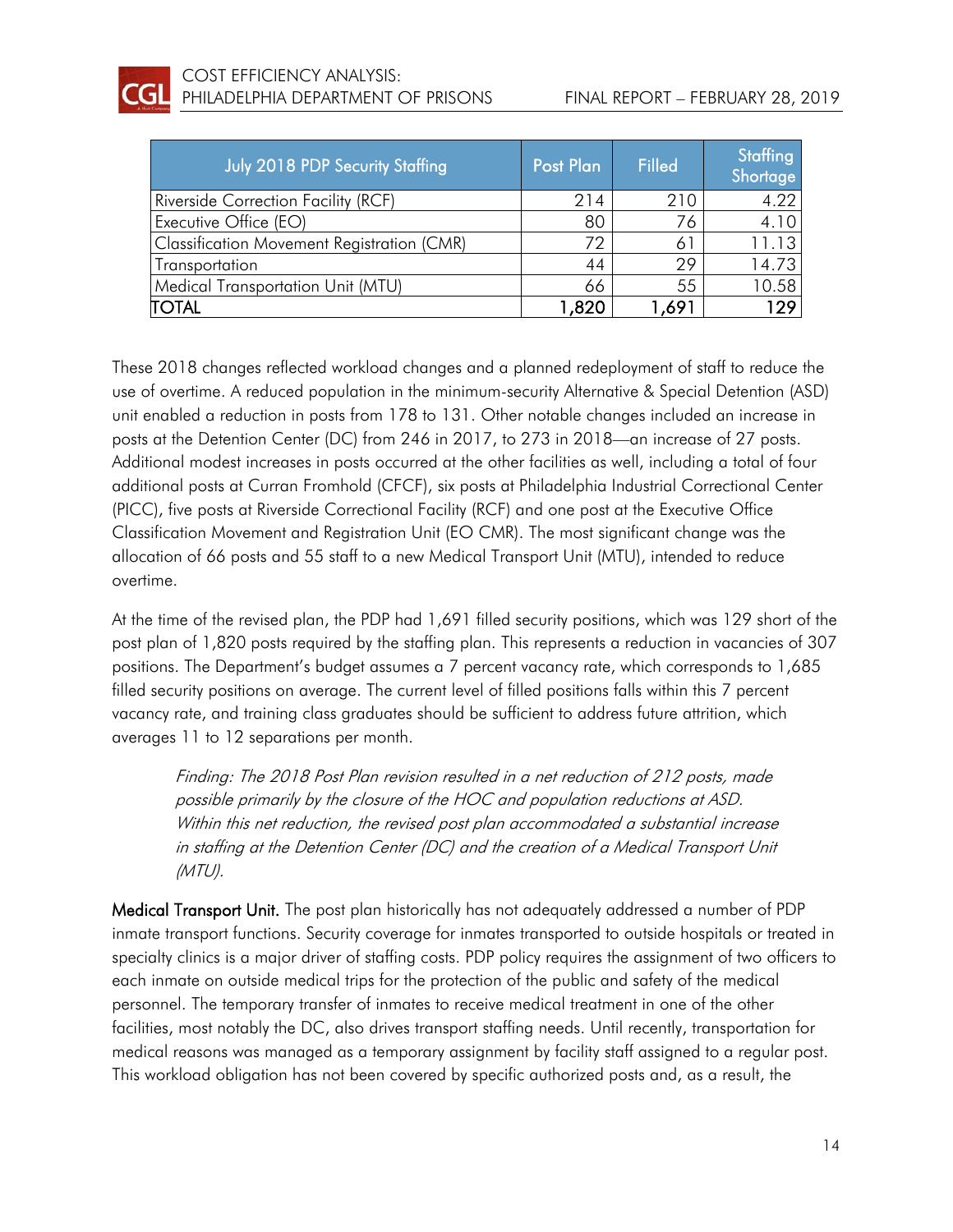

majority of the transportation trips required staff to be hired on overtime to supervise these inmates in the community.

The number of medical transportation and supervision hours incurred is significant. As the table below demonstrates, the number of correctional officer hours of service to manage inmates seen by medical personnel, either on the grounds of the facilities or in the community, is an important cost driver. A sample of 2018 data shows the average number of hours correctional officers work this function exceeds 9,800 hours per month. Without specific posts assigned to these functions, the majority of those hours have been supplied through overtime hiring.

| <b>Medical Supervision in</b><br>the Community and<br><b>On-Site Clinics - Staff</b><br><b>Hours 2018</b> | External<br><b>Clinics</b> | Internal<br><b>Clinics</b> | Hospital | Average |
|-----------------------------------------------------------------------------------------------------------|----------------------------|----------------------------|----------|---------|
| July                                                                                                      | 2,086.5                    | 1,175.0                    | 6,166.5  | 3,142.6 |
| August                                                                                                    | 1,774.5                    | 980.0                      | 7,503    | 3,419.2 |
| September                                                                                                 | 2,035.5                    | 1,070.5                    | 6,767.5  | 3,291.2 |
| Three-Month Average                                                                                       | 1,965.5                    | 1,075.2                    | 6,812.3  | 9,853.0 |

The closing of the HOC provided a unique opportunity for the Department to address ongoing staffing needs with an eye towards reducing the amount of overtime expenditures and lessening the burden on staff. To this end, the PDP established the MTU with an authorized assignment of 66 posts. At the time of this analysis, the MTU had 55 assigned officers/supervisors with 11 positions vacant. This staffing complement provides MTU staff sufficient to supervise the equivalent of five inmates in the community 24 hours per day, seven days per week. Additionally, staff manage external clinics, as well as internal clinic transfers on the PDP complex.

The MTU became operational in April 2018 and has had a positive impact on overtime reduction. The table below documents the number of hours of service provided by MTU employees for the period of June 2018 to September 2018.

| <b>MTU Coverage Hours</b><br>2018 | <b>External</b><br><b>Clinics</b> | Internal<br><b>Clinics</b> | Hospital | Average |
|-----------------------------------|-----------------------------------|----------------------------|----------|---------|
| June                              | 586.0                             | 496.0                      | 2,752.0  | 3,834.0 |
| July                              | 627.5                             | 1,040.0                    | 4,056.0  | 5,723.5 |
| August                            | 604.5                             | 928.0                      | 4,420.0  | 5,952.5 |
| September                         | 872.0                             | 1,040.0                    | 4,115.0  | 6,027.0 |
| <b>Three-Month Average</b>        | 701.3                             | 1,002.7                    | 4,197.0  | 5,901.0 |

While MTU staff are able to provide security coverage for 97 percent of the hours required for internal clinics, the MTU was able to cover only 43 percent of required external clinic coverage and 61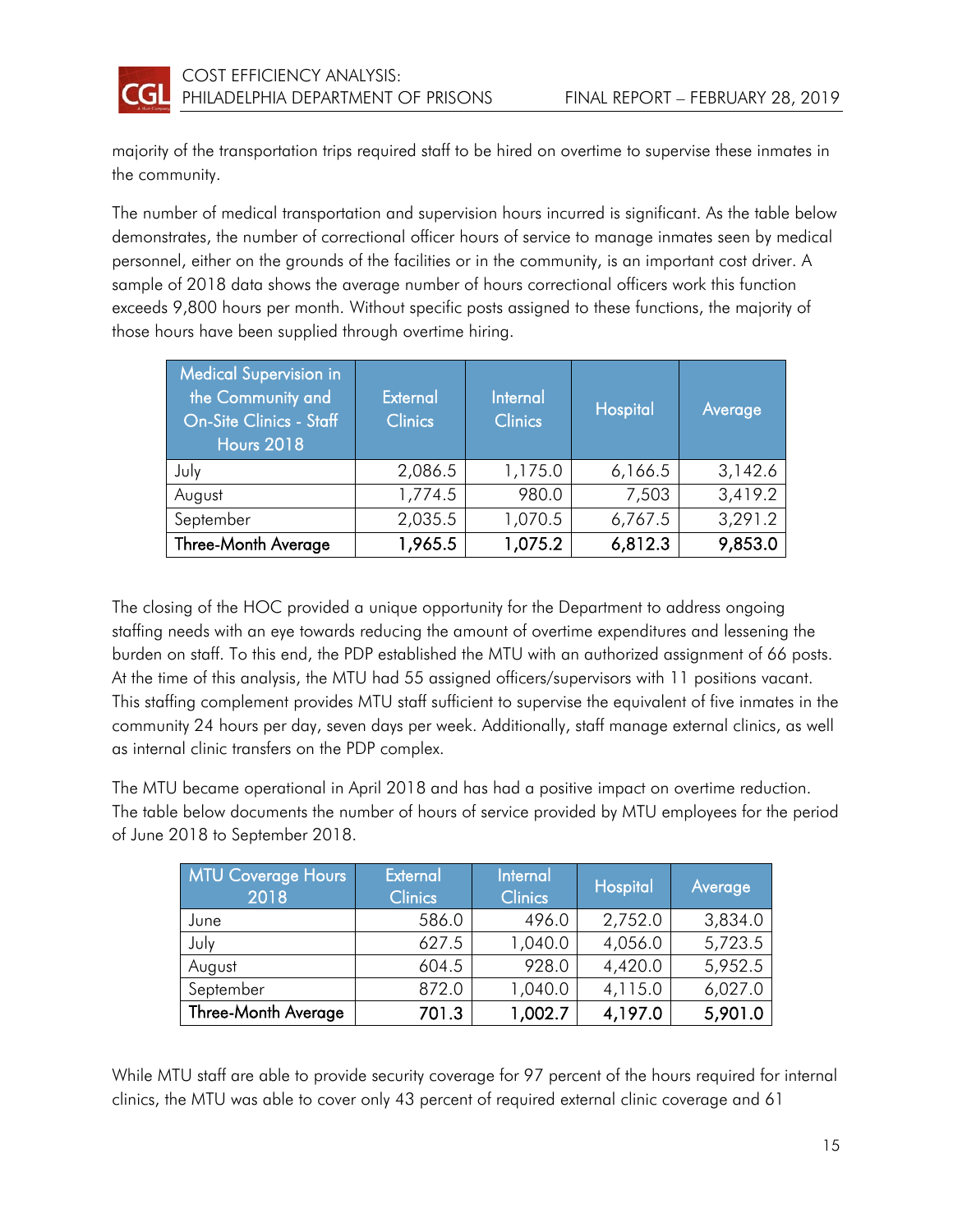**CGI** 

percent of hospital coverage. This unmet workload continues to cause overtime hiring as demand exceeds available staff resources.

Finding: The MTU program has used redeployed staff from the closure of the HOC to achieve substantial reductions in overtime. At current staffing levels, the program will save 23,604 hours of overtime on an annual basis. This represents approximately 60 percent of the need for correctional officer supervision of medical escorts.

Recommendation: The formation of the MTU has proven to be successful in reducing overtime and partially lifting the burden of the facilities managing community medical transports. The Department should fill current vacant positions in the unit to address the workload managed by the facilities on an overtime basis. The need still exists to staff outside medical clinics and inpatient hospitalizations, relieving the burden on facility staff to work the overtime required to staff the posts.

Significant cost and allocation of staff is required to supervise inmates admitted to community hospitals. As the data above reflects, officers average 6,800 hours each month supervising these inmates. This can mean from 4 to 5 inmates supervised by from 8 to10 correctional officers at any given time. A number of jurisdictions, through negotiations with community hospitals, have established secure hospital wards to reduce the staff requirements and provide enhanced public safety. Development of a secure ward would entail capital expenditures to install sallyports for controlled entry and other security hardware; however, the cost savings from establishing fixed posts to supervise multiple inmates secured in such a unit would be considerable.

Recommendation: Explore the feasibility of establishing a secure ward in a local community hospital to reduce medical transport/supervision staffing needs.

Unfunded Activities. Data provided by the Department's CORESTAR Unit indicates that there are between 6,500 and 7,000 hours of unfunded work activities that take place within the Department's facilities during a 14-day pay period. Activities are considered unfunded when there are no approved posts on the post plan to address the need. At times, command staff may "flex" officers in MM posts to work some of these unfunded activities, but if their primary duties require their presence, they will not be available to address the need. When staff are unavailable for re-deployment, hiring of staff on overtime occurs. Examples of unfunded activities that lack a specific post assignment include:

- Inmates considered a threat to commit suicide require an officer to observe them directly. Monthly data indicates approximately 1,000 hours of officer time dedicated to observing suicidal inmates.
- Special detail activity authorized by wardens averaged 434 hours per pay period.
- Providing supervision to programs, which includes education, mental health, and visitation, averages 870 hours per pay period.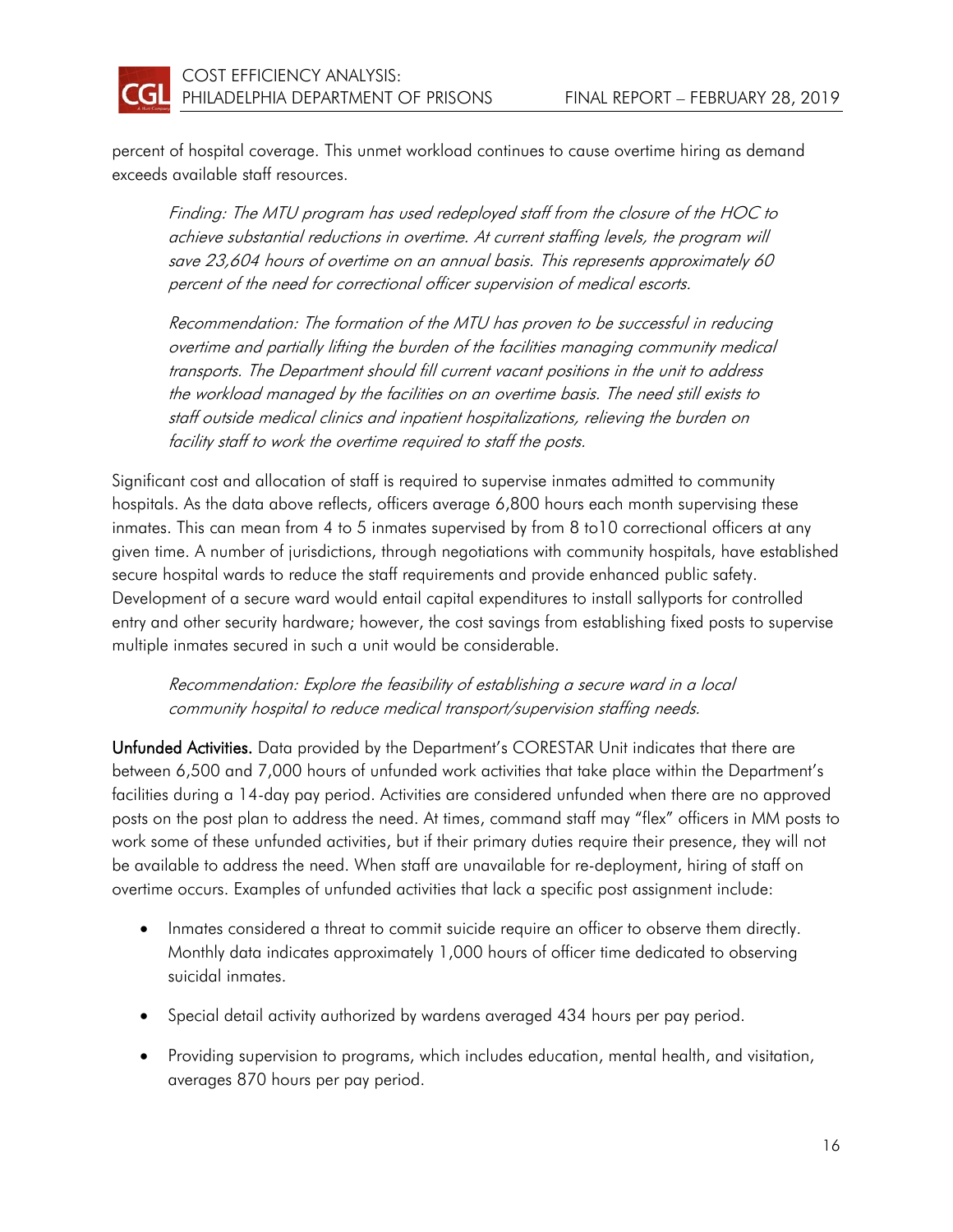

- Transportation of inmates to outside hospitals not covered by the MTU continues to be an issue, with over 500 hours of supervision provided by facility staff per month.
- Wardens interviewed expressed concern that program initiatives create unfunded staff supervision demands. For example, the new program to increase out-of-cell time for inmates in segregated housing requires escort of inmates from their cells to a classroom in small groups to meet with a clinician. The risk profile of these inmates requires close supervision. The deployment major estimated that this program could require from 8 to 12 additional posts in the future once fully implemented.

Not all of these functions justify additional full-time posts. Duties with irregular demand for supervision should be managed with overtime. However, the post plan should recognize those new programs that create regular, ongoing staff duties in sufficient volume as to require a full-time post assignment.

Recommendation: Modify the post plan as needed when new programs are created that require significant, ongoing custody supervision responsibilities, and seek funded staff positions to support these functions.

Impact of Labor Agreements. AFSCME District Council 33, Local 159 and 1637 represent correctional officers and certain supervisors in contract negotiations governing wages, hours, and working conditions. With regard to staffing, agreements between the PDP and bargaining unit members provide guidelines and restrictions on the staffing of facilities. Two key decisions continue to have a profound impact on the staffing of housing units. The first, a 1987 order applied to the facilities in operation at that time (does not include the CFCF or RCF) requires that for every 58 inmates there be one correctional officer assigned to a living unit. Placement of the 59<sup>th</sup> inmate in the housing unit requires the assignment of a second officer.

A labor dispute in 1996 followed the activation of the CFCF. CFCF consists of a number of 32-cell housing units, double-bunked to house 64 inmates. The labor dispute resulted in arbitration that ultimately required a staffing level of one officer for every 64 inmates in a housing unit. Upon admission of the 65<sup>th</sup> inmate, a second officer is required. This decision holds today, and the ratio requirements are in place and followed. Upon completion of the RCF, the post roster for that facility followed the same ratio requirement of 64 inmates to one officer.

The CFCF operates with further restrictions that apply to housing unit staffing. At present, most of the facility's housing units exceed 64 inmates, thereby requiring assignment of two officers. The facility has four housing units per floor that surround a rotunda with a control room staffed by a correctional officer. The custom and practice agreed to by management and the union requires the presence of at least two roving correctional officers per floor; however, there must be five rovers available for two floors to support normal operations. These rovers provide support to the housing unit officers, especially in the event of an emergency, as they are the primary responders. This requirement restricts management from deploying staff based on changes in the workload and activity levels. In the event that there are insufficient personnel available on a given shift, normal operations are suspended, and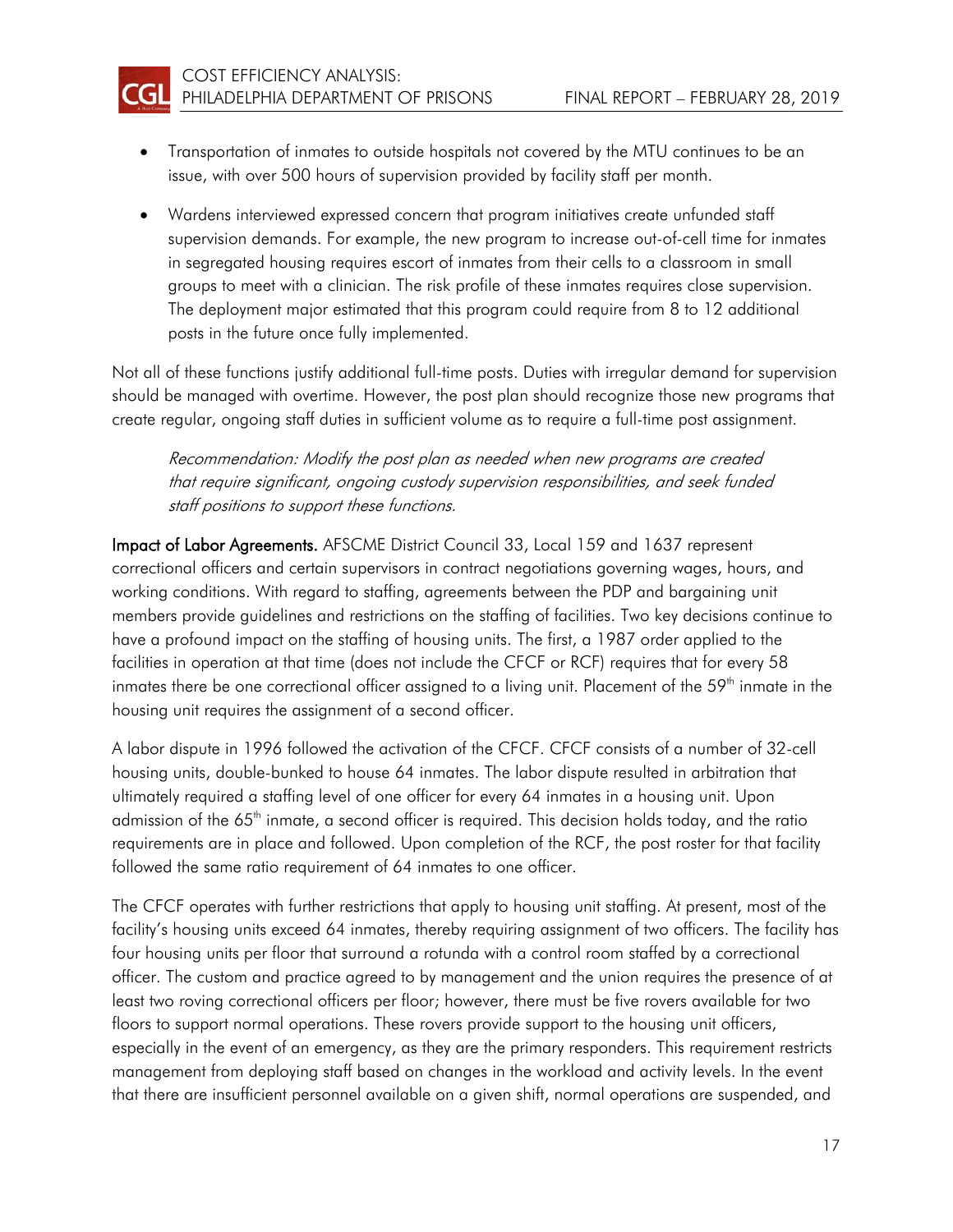

staff confine inmates to their cells under restricted movement. Restricted movement does allow for some movement to visitation and certain activities, but does not allow for housing unit recreation.

There are considerable costs associated with these restrictions on staff deployment. Rigid procedures restricting management discretion limit the flexible use of staff to meet workload demands. For example, if there is a workload reduction in a given area, even if temporary, supervisors are reluctant to reassign staff to an area in need of additional staff support because it may cause a labor reaction to file a grievance. Absent this flexibility, the only option available to managers to address workload issues is to hire staff on overtime, or to the extent possible, reduce housing unit population levels to levels that require only one officer.

Finding: Collective bargaining agreements place substantial restrictions on staff deployment decisions and impede management's ability to reallocate staffing to areas of operational need. This exacerbates reliance upon overtime.

Post reductions in response to changes in workload can lead to significant savings. As census reductions occur, the Department should gain economies through consolidation of inmate housing. For example, at the CFCF, an examination of the Housing Unit Assignment Plan at the time of this review showed that medium and close housing units housed 1,818 inmates in 25 housing units. Those 25 units contained 172 vacant beds. Vacancies are defined as the difference between the headcount and 80 beds, which is listed as the capacity of the units. These housing units do not include disciplinary segregation, intake units, or the protective custody unit. Reducing the inmate census to 64 inmates in a unit results in a savings of two posts plus relief (3.4 positions) by reducing the officer staff from two officers to one to supervise the housing unit. This also complies with the arbitration decision which regulates the assignment of officers to inmate housing based upon the size of the census. Where possible, the Department should consider reducing the inmate census in CFCF medium and close security housing units to 64 or less, provided the classification unit determines that such consolidations can occur without a negative impact on safety and security.

Recommendation: As the system's inmate population continues to fall, optimize the efficient use of officers by maintaining housing unit population levels at the maximum authorized ratio for a single officer post.

Executive Office Positions. Executive Office (EO) posts are primarily support positions that perform a variety of functions. Examples of EO officer post assignments include staff training, providing security supervision to the PhilaCor industries operations, conducting background checks of new employee candidates, conducting fire and safety inspections, emergency services, inmate discipline, overseeing commissary operations, management information systems, managing the warehouse, and other support functions. There are 80 full-time equivalent (FTE) EO positions listed on the post plan. The majority of these are five-day posts, however management information systems (MIS) operate seven days per week on all shifts. All of these positions are designated MM.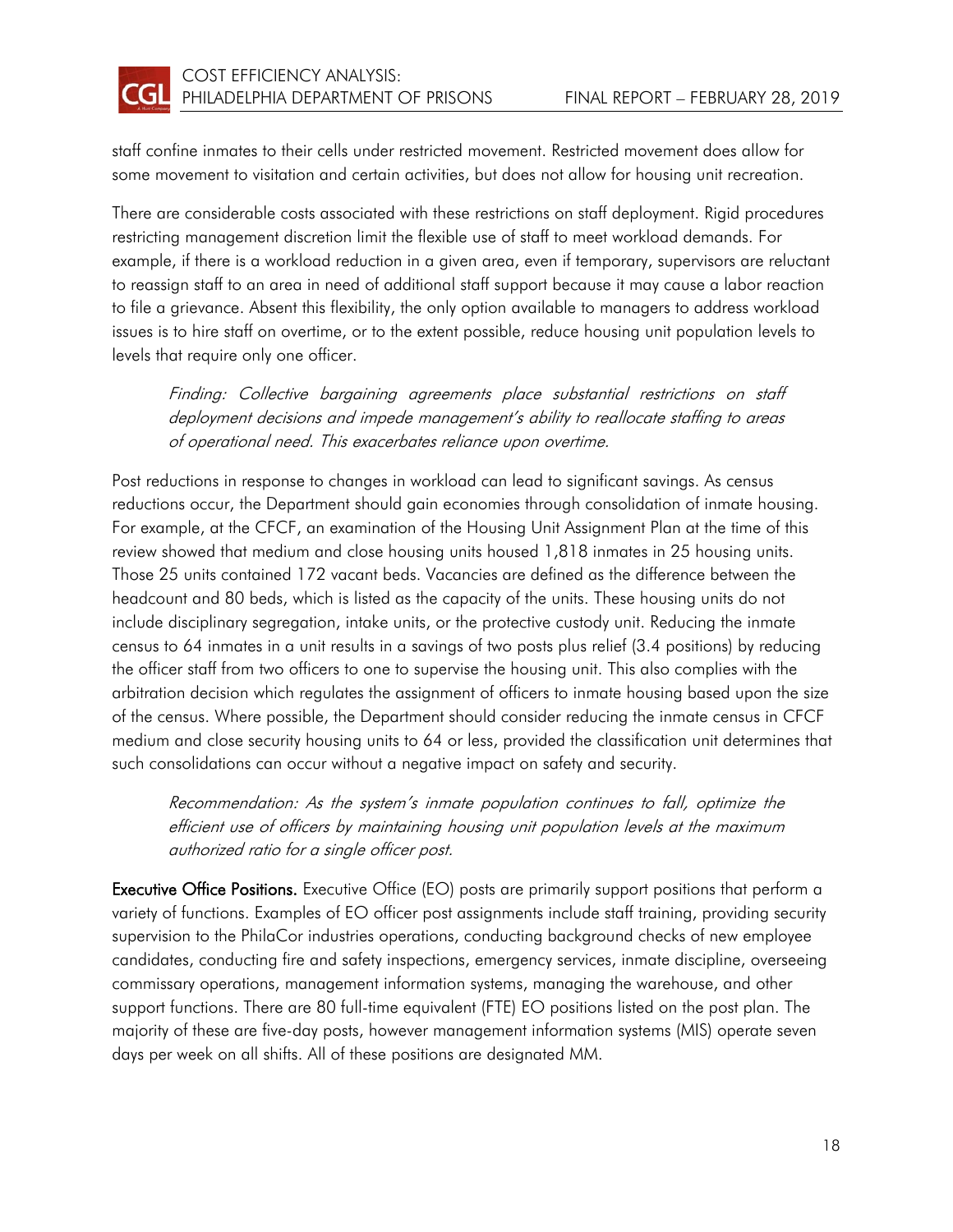

Classification Movement and Registration (CMR) posts provide support to intake/release operations. There are 72 FTE positions in this category, all of which are MM. These personnel conduct classification of inmates, calculate sentences and apply good time, support courts, process new admissions, scan documents, enter court information, handle bench warrants, work with victims, and a number of other functions related to intake/release.

The Transportation Unit has responsibility for the transportation and escort of inmates, as well as supervision of trash removal and perimeter patrol duties. These are traditional jail complex functions. The unit has 43.73 FTEs assigned to these functions.

Many of the functions assigned to these posts do not necessarily require correctional officer training. Posts/assignments that appear administrative in nature, but that require correctional officer staffing include:

| Post                            | <b>FTE</b> |
|---------------------------------|------------|
| <b>Administration Officer 1</b> | 1.0        |
| <b>Commissary Officer</b>       | 1.0        |
| Contracts                       | 4.0        |
| MIS Officer 1                   | 5.1        |
| MIS Officer 2                   | 5.1        |
| MIS Officer 3                   | 5.1        |
| MIS Officer 4                   | 2.8        |
| Warehouse Officer 1             | 1.0        |
| Warehouse Officer 2             | 1.0        |
| Uniform Supply Officer 1        | 1.0        |
| CMR posts                       | 72.1       |
| <b>TOTAL</b>                    | 99.2       |

In most jail systems civilian staff perform these functions. Posts assigned to correctional officers typically mandate direct contact/oversight of inmates, management of custody supervision, or require knowledge/experience with correctional officer duties with training. Civilian staff typically have lower compensation costs than custody staff. Limiting assignment of administrative duties to civilian staff would lower the cost of these functions and free up correctional officers for assignment to custody staffing issues, further reducing overtime.

Recommendation: Phase out the use of correctional officers in administrative duties. The PDP assigns a substantial number of correctional officers to administrative functions normally performed by civilian staff. Develop a policy that requires that as these positions become vacant in the future, they will be filled by civilian staff.

Supervisory Posts. Supervisory posts consist of sergeants, lieutenants, and captains. Sergeants are first line supervisors in institutions, typically required to cover seven post assignments on all three shifts in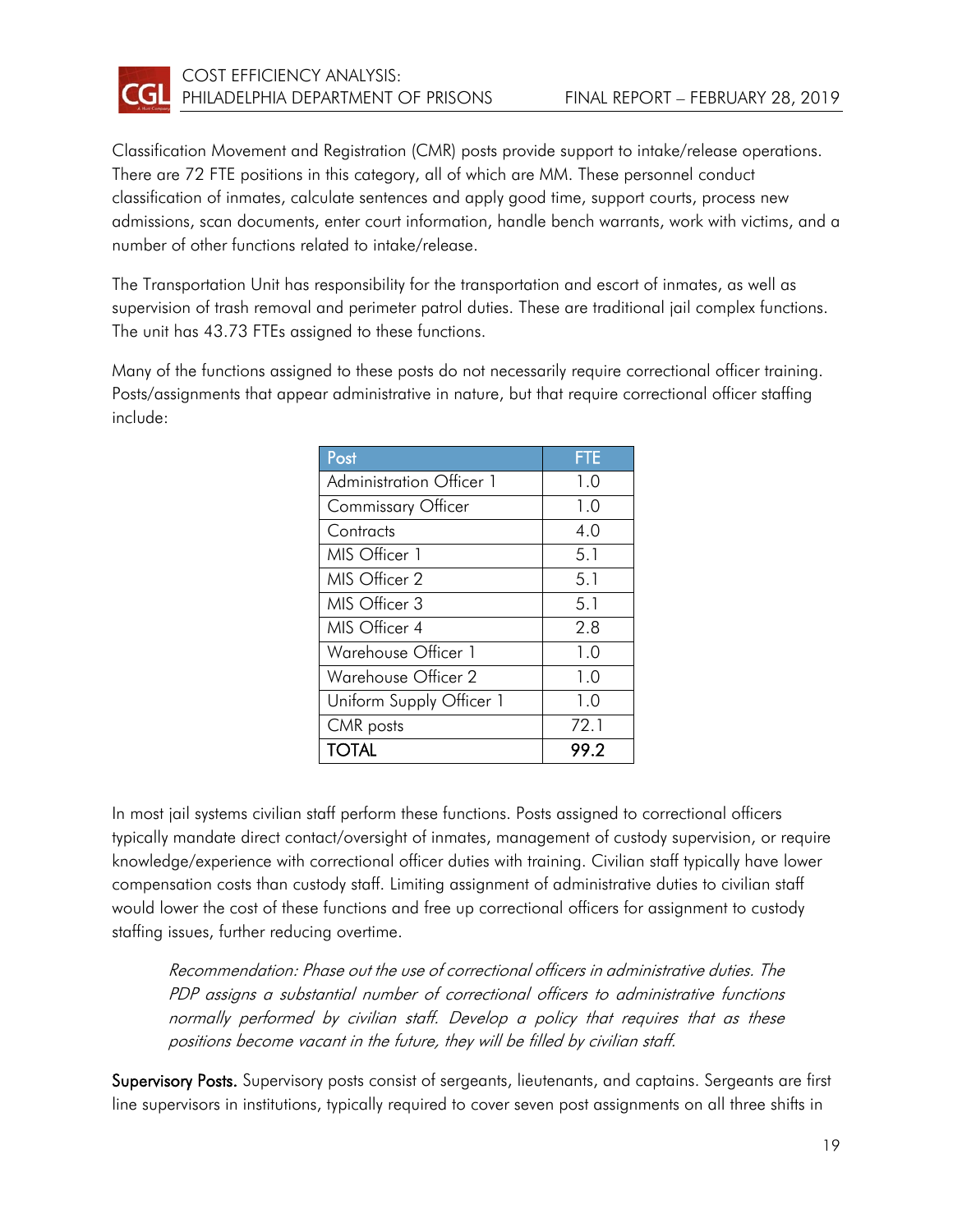

order to provide direct supervision of correctional facility operations. Sergeants also assist unit managers, typically lieutenants, in managing housing units and providing staff supervision. There are additional sergeant positions assigned to administrative posts and specialty posts such as kitchen, fire safety, visitation, details, work release, investigations, background checks, K-9 Program, community relations, transportation, management information systems, CERT Team, records functions, victim/witness, auditors, training instructors, Prison Rape Elimination Act compliance, MTU supervision, and CORESTAR. There are 144 sergeant FTE positions.

Lieutenants operate as unit managers, shift supervisors, staff deployment officers, work release supervisor, CERT Team, transportation, trainers, management information systems, MTU, policy development, classification, CORESTAR, community relations, criminal intelligence, and investigators. There are 76 lieutenant posts listed on the post plan.

Captain positions function as chiefs of security, shift commanders, system administrators, commanders, CORESTAR, training, T time administration, and A&D reception. The post plan includes 31.67 captain FTEs.

The vast majority of supervisory posts provide vital supervision of essential operational functions. However, there are a small number of sergeant and lieutenant posts that appear administrative in nature. The following table summarizes these posts.

| Post                        | <b>FTE</b> |
|-----------------------------|------------|
| Sergeants                   |            |
| <b>ASDCU</b> Administration | 1.0        |
| <b>Community Relations</b>  | 1.0        |
| Comm. Office                | 1.0        |
| <b>MIS</b>                  | 4.0        |
| Record Room                 | 5.1        |
| Registrar                   | 1.0        |
| Lieutenants                 |            |
| Comm. Office                | 1.0        |
| Research & Development      | 2.0        |
| Policy                      | 1.0        |
| Classification              | 1.0        |
| <b>TOTAL</b>                | 18.1       |

Recommendation: Review supervisory posts to ensure that associated duties require assignment of a ranked officer. If a civilian can perform the duties consistent with PDP requirements, modify the post plan accordingly.

Alternative Special Detention. The census at the ASD Unit has decreased in recent years, as shown in the following table.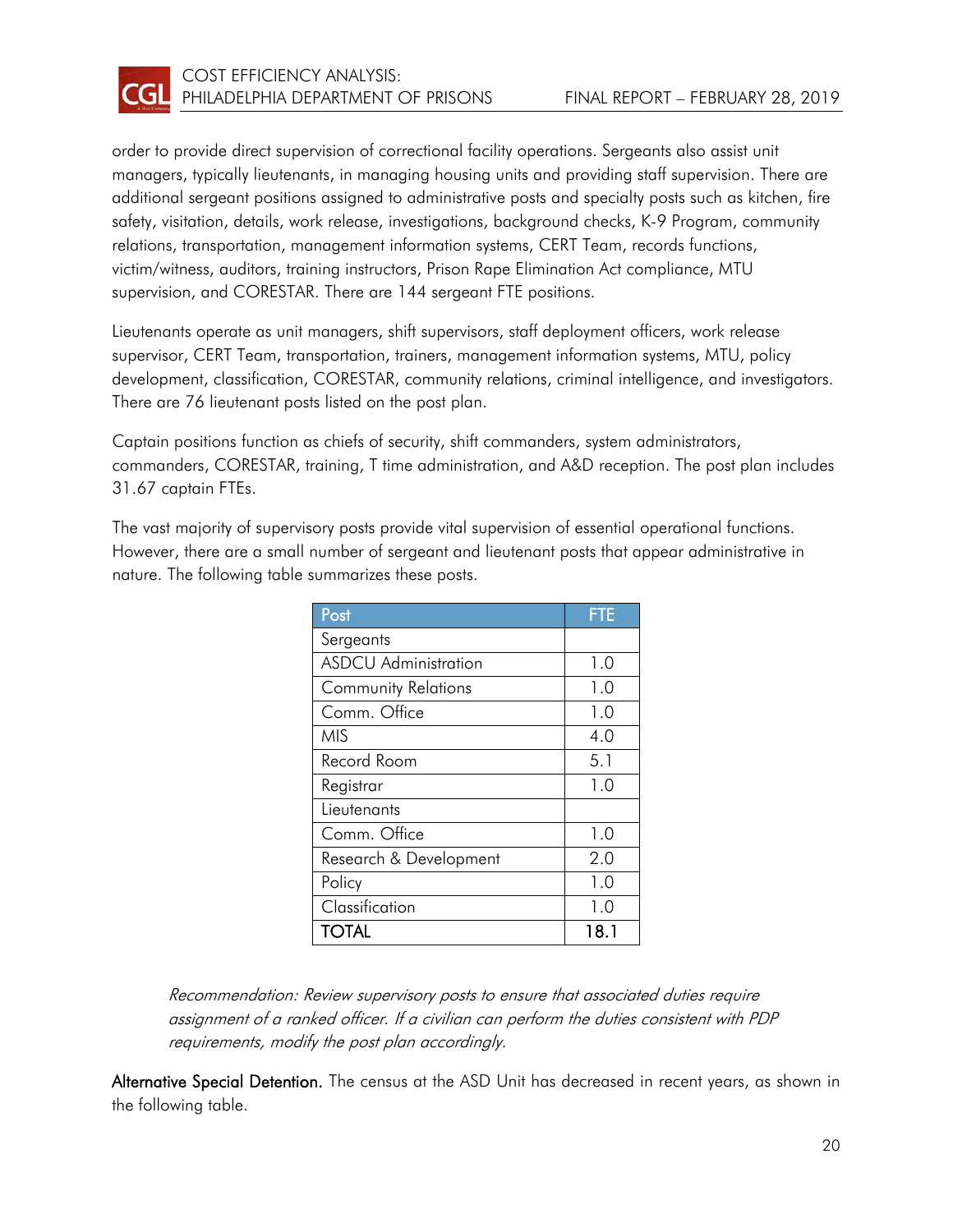|                    | Average of ASD |
|--------------------|----------------|
| <b>Fiscal Year</b> | Census         |
| 2014               | 718            |
| 2015               | 485            |
| 2016               | 371            |
| 2017               | 379            |
| 2018               | 348            |

Recent census data indicates continued reductions in the average daily population (ADP). Despite these reductions, the ASD performs an important role in the PDP as it is the only minimum-security placement option for males and also houses inmates on work release in the community.

Staffing levels at the facility in FY 2017 were 172 staff. Staff reductions implemented during FY 2018 resulted in the current level of 153 staff. In addition to reductions in the correctional officer ranks, three sergeants, one captain, and an administrative technician position were eliminated. The table below lists remaining ASD positions.

| <b>Correctional Captain</b>  |                |
|------------------------------|----------------|
| Correctional Lieutenant      | 8              |
| <b>Correctional Officer</b>  | 112            |
| Correctional Sergeant        | 15             |
| Deputy Warden                | $\mathbf{2}$   |
| Social Work Supervisor       | $\overline{2}$ |
| Social Work Services Manager | 8              |
| Secretary                    |                |
| Warden                       |                |
| Word Processing Specialist 2 | 2              |
| <b>TOTAL</b>                 |                |

#### Alternative & Special Detention

A review of the staffing structure and staffing level of ASD indicates that there may be an opportunity for additional savings. Although it is a physically separated unit, it is in close proximity to the other facilities on the complex. The facility has been reduced in size and, as a result, a staff and workload analysis may find that additional positions can be eliminated without compromising the mission and productivity of the facility. One option to consider is to reduce the management staff from a warden and two deputy wardens to one deputy warden reporting to one of the wardens of the larger facilities. The facility can still operate independently with regard to its mission, but for administrative purposes report to a warden that is not directly assigned to the facility. This model would still leave in place two captains and eight lieutenants available to provide administrative supervision.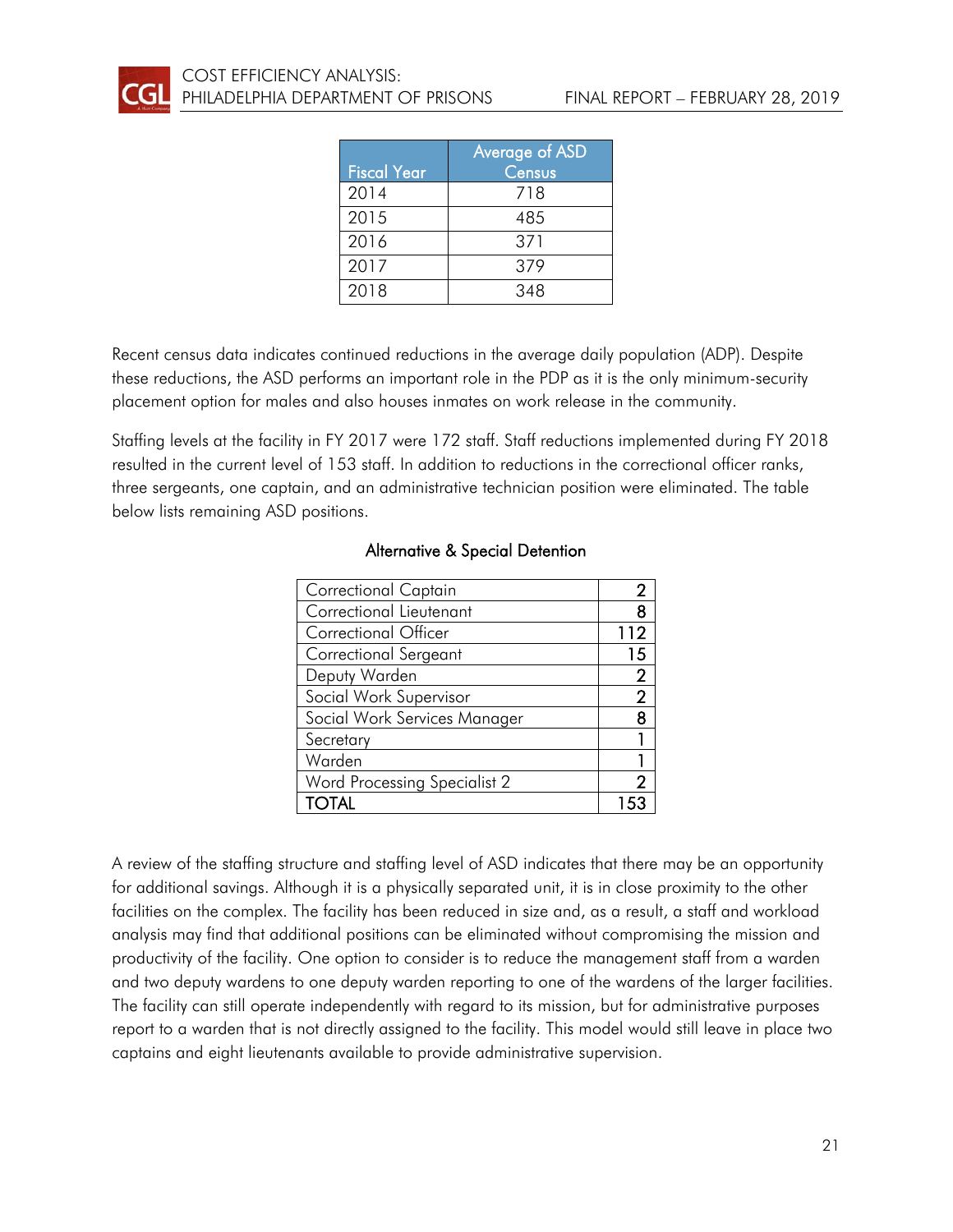Recommendation: Reduce the administration of the ASD to one deputy warden, reporting directly a warden of one of the larger facilities.

Sick Leave, Family Medical Leave Act (FMLA), and Attendance. One of the most significant drivers of staff cost is absenteeism within the security ranks. Because the vast majority of staffing posts are required to be staffed in order to maintain safety and security in the institutions, when an officer or supervisor calls in sick, or otherwise fails to report to duty, the supervisors handling deployment must seek out an off-duty officer to work overtime. Overtime use exceeded \$30 million per year in recent years, and much of these expenditures are related to backfilling positions on overtime to sustain operations.

The Department has a sick leave policy in place, issued by the city in January 1993 and amended July 1, 1994. The policy established rules and regulations governing the appropriate use of sick leave, and one of its goals was to reduce abuse of sick leave. The policy lists notification requirements for intended absence, medical certification requirements for absences more than two consecutive workdays, and the establishment of an "Excessive Use of Sick Leave List" that requires those on the list to submit medical certification for use of all sick leave until such time the employee is removed from the list. The policy further outlines the required content of the medical certificate and penalties for those who violate the provisions of the rules and regulations noted in the policy.

The Department also issued a procedural directive regarding "Enforcement of City Wide Sick Leave Rules and Regulations" effective April 16, 2012. This procedural directive provides guidelines for the placement of an individual on the Excessive Use of Sick Leave List for those that use eight uncertified sick leave days in a calendar year. For those who are absent beyond the eight sick days and continue to be absent without a medical certificate, disciplinary procedures are outlined.

The issue of excessive sick leave use was also addressed in arbitration between AFSCME District Council 33, Local 159 and Local 1637 and the City of Philadelphia. In that decision, the arbitrators wrote that "the city had presented compelling evidence regarding attendance issues at the Philadelphia Department of Prisons (PDP), including the problem of employees who leave sick after being notified of mandatory overtime following their shift". The Arbitration Panel also referenced that excessive overtime may contribute to extensive sick leave usage. The decision also outlined procedures regulating the discipline of employees who fail to report for duty and are considered absent without leave (AWOL).

The Family Medical Leave Act (FMLA), enacted in 1993, requires that employers provide staff with job-protected and unpaid leave for qualified medical and family reasons. FMLA benefits are afforded to all PDP employees. FMLA allows for discharge of paid leave or unpaid leave for medical reasons affecting the individual employee or certain family members. The manner in which the leave program is administered allows for extended leave or incremental leave depending on the individual circumstances. The program is difficult to regulate because, once the employee receives medical certification, they can discharge the leave until they exceed the limit or the certification runs out. FMLA may be used up to 60 days per year for approved absences.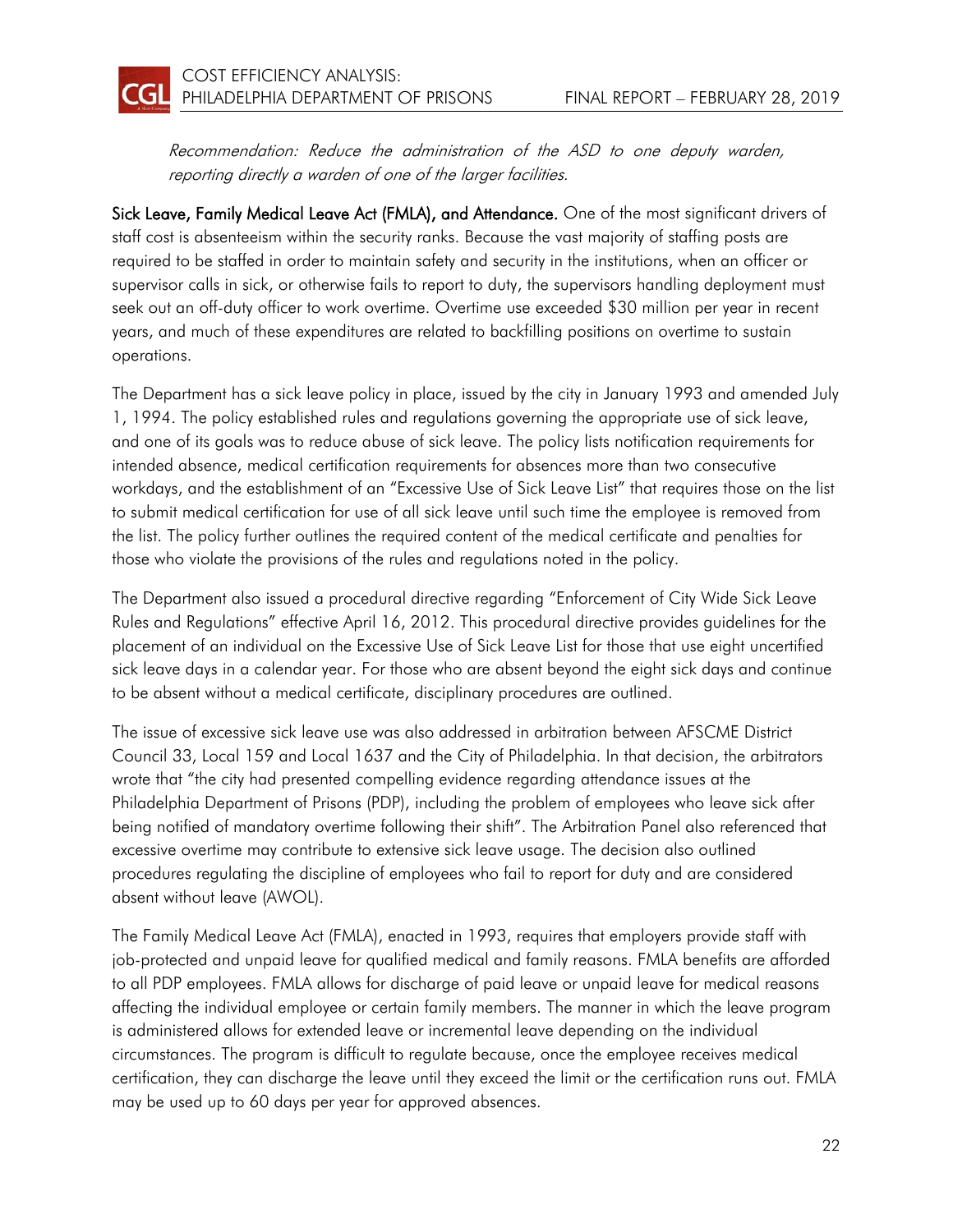

Virtually all PDP managers interviewed for this project expressed concern about employee attendance and suspected abuse of both sick leave and FMLA leave, indicating that the controls available are insufficient to manage the process. The absence levels are significant and contribute greatly to overtime cost and instability of staffing a correctional facility. These managers of course recognized that legitimate use of this leave time is appropriate, however suspect that abuse levels are quite high. The PDP has 489 individuals with approved medical certification for FMLA out of a workforce of approximately 2,200. At 22 percent of the workforce, this is one of the highest levels of FMLA utilization in a jail system that the project team has seen.

Sick leave usage within the Department seems to support the concerns of management staff that benefit leave time is excessive. The data on correctional staff indicates that each employee uses on average 13.91 paid sick days per year. Staff use an average of 0.93 days to go off the payroll after running out of leave and are considered AWOL. FMLA usage is similarly high at 12.96 days. The average officer, in addition to their vacation and personal leave, is absent 27.8 days per year.

The Department has made considerable effort in the collective bargaining process to strengthen the controls over sick leave use. Some concessions have been gained, and the City of Philadelphia, as well as the Commissioner of the PDP, have put sick leave regulations in place. Yet absenteeism continues to drive up spending through its impact on overtime.

Attendance concerns exist in the vast majority of correctional organizations in the U.S. The availability of benefit leave along with insufficient controls often leads to abuse. The problem is exacerbated by the nature of corrections work. It can be highly stressful dealing with difficult inmates, and the demands placed on employees to work unwelcomed overtime can lead to absenteeism. There is no easy solution to this problem; however, updating sick leave policy and negotiating controls with labor groups are partial solutions that should be carried out on an ongoing basis.

Recommendation: There are a number of techniques used by correctional systems to address FMLA and sick time abuse:

- Examine each case for possible pattern abuse, meaning discharge of the leave in conjunction with days off or on weekends, holidays, and special occasions.
- Ensure that medical certification is up to date and renewed frequently.
- Require written leave requests for all absences.
- Train supervisors to monitor the attendance of their subordinates and question them on the reason for their absences.
- Ensure that call-in procedures are being followed
- Consider the establishment of a Sick Leave Management Division with health care personnel and supervisors to examine employees, review their medical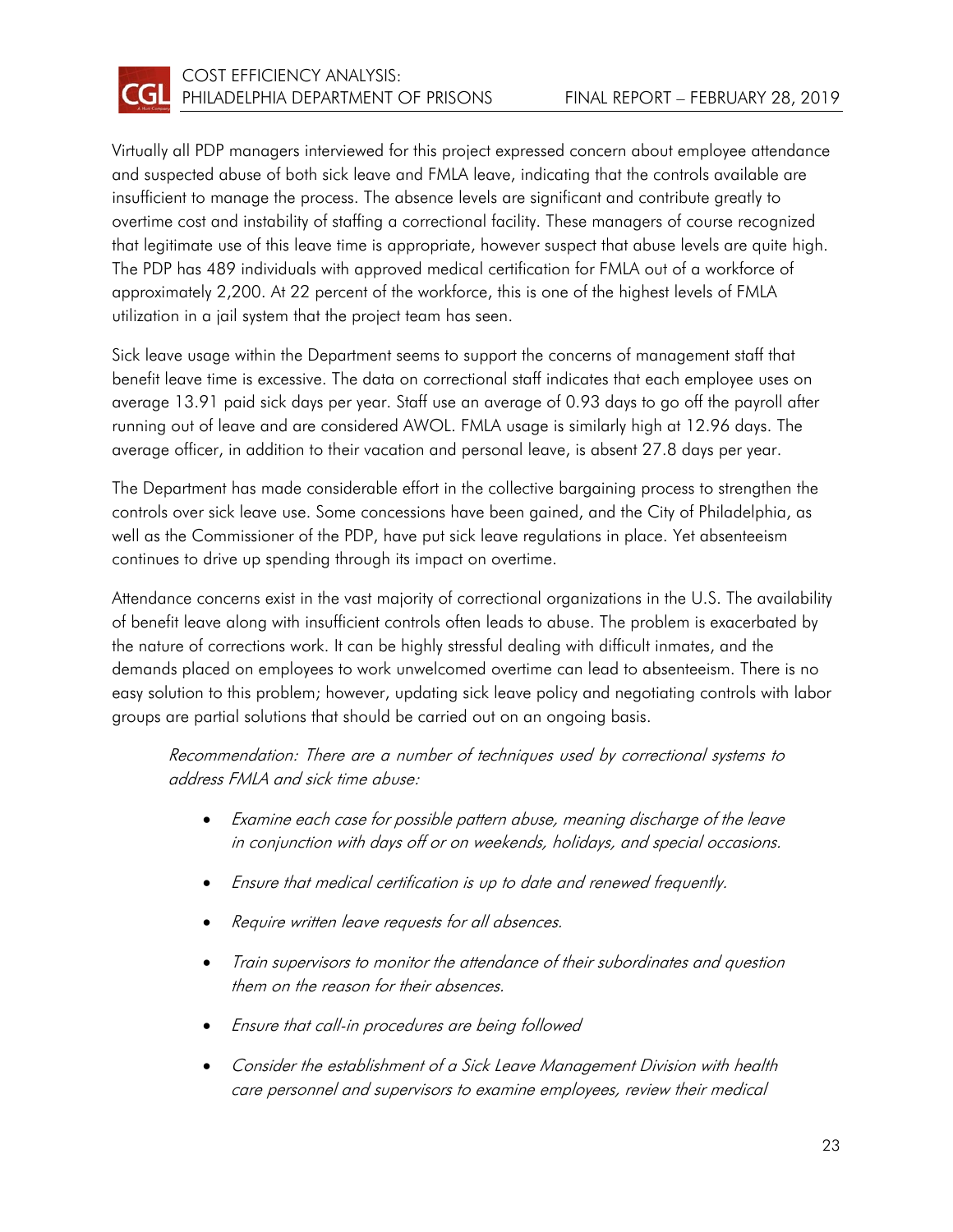CGI

certification for thoroughness, and confer with the personal health care provider to obtain answers to questions about the medical certification. The unit can include supervisors whose job it is to conduct wellness checks in the community. (New York City Department of Correction has embarked on such a program with some success.)

• Require the ill employee to remain at home during the absence with the exception of attending medical appointments or other approved reasons.

The bottom line is to commit resources and provide training for staff to closely monitor potential sick leave abuse. A well-designed sick leave management program can have some positive impact on attendance and pay for itself by reduction of overtime.

Security Staffing Review. While current labor contracts establish firm housing unit staffing ratios and requirements, the post plan still contains a large number of posts over which the Department maintains management discretion. To maximize efficiency, the Department should conduct a detailed analysis of non-housing unit posts that would go beyond the traditional establishment of a post plan based on policy and past practice, but that would assess post utility and the time required to conduct the various tasks of a post. A strategy to control costs and improve performance should be multifaceted. It should entail gaining efficiencies from a deep examination of Department programs and services, as well as adding resources where required. There are times when it is more efficient to utilize overtime versus creation of a post to manage an activity, especially for those types of activities that are unpredictable as to when they will occur. Such a review is the next logical step in refining the PDP's management of staff resources.

Recommendation: Conduct a detailed review of non-housing unit posts to identify potential efficiencies, opportunities for savings, as well as unmet needs. The review should assess post utility and the time required to conduct the various tasks of each non-housing unit post.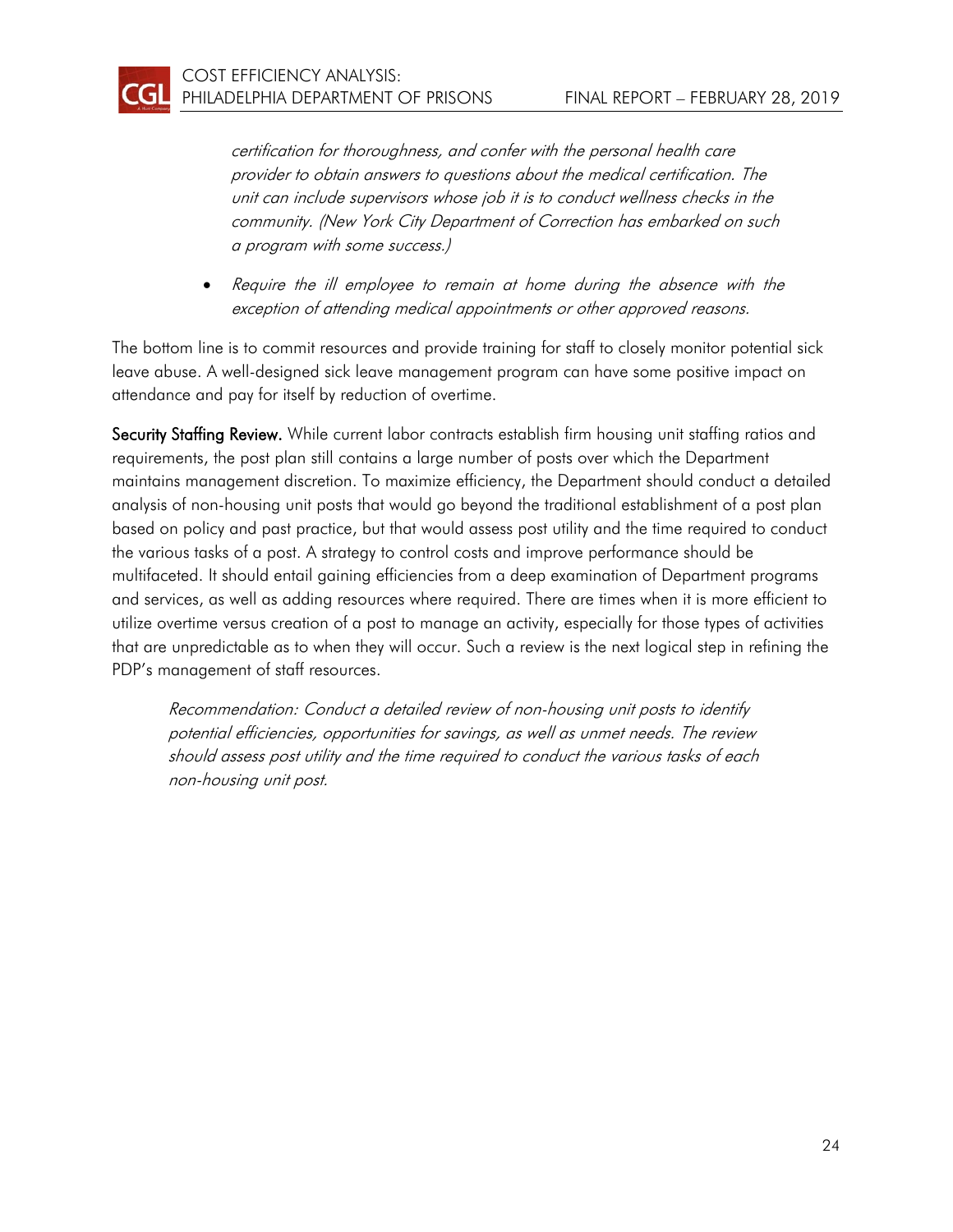

### <span id="page-27-0"></span>PhilaCor Industries

The PhilaCor industries program is a training program designed to teach inmates work skills and equip them with job skills and work ethic. The program assists inmates with their re-entry into the community by preparing them for gainful employment. The program dates back to 1933. PhilaCor funds a portion of its operations through a revolving fund, with revenues from the sale of products retained for the purchasing of materials and equipment needed for the manufacture of their products. PhilaCor product lines employ roughly 159 inmates on average.

PhilaCor revenues in FY 2018 were \$737,808. The previous year's revenue was significantly higher, totaling \$1,047,292. Direct operational expenses for materials and supplies in FY 2018 totaled \$507,653, producing a reported profit for the year. However, this does not reflect the cost of salaries to manage the programs, which are paid for from a different fund. There are 29 staff assigned to PhilaCor programs. Nine of these 29 staff are correctional officers who provide security in the industrial buildings. In addition, 13 shop supervisors provide instruction and oversee the individual shops. Additional staff manage the operations and provide administrative support. The table below provides detail on those salary expenses, not including benefits.

| <b>Title</b>                        |    | Cost        |
|-------------------------------------|----|-------------|
| Account Clerk (1)                   | S  | 38,575      |
| Administrative Specialist II (1)    | \$ | 63,491      |
| Clerk Typist 2 (1)                  | S  | 35,105      |
| Corr. Industries Asst. Director (1) | \$ | 49,321      |
| Corr. Industries Director (1)       | \$ | 72,397      |
| Correctional Officer (9)            | \$ | 429,324     |
| Industries Shop Supervisor (13)     | \$ | 724,135     |
| PhilaCor Director (1)               | \$ | 61,866      |
| Word Processing Specialist 2 (1)    | \$ | 37,413      |
| <b>Total Salary Costs</b>           |    | \$1,511,627 |

If personnel costs are included, sales and revenue are not sufficient to cover the costs of industries operations, and in fact show a loss of at least \$1.3 million in FY 2018. While these programs do provide useful skills and assist with preparing offenders for their return to the community, the larger question is whether the benefit of the program is worth the \$1.3 million true cost to the Department and the opportunity cost of 29 staff that could be deployed to other programs or security assignments.

Recommendation: PhilaCor and Department managers should conduct a formal review of the industries program to determine if certain programs or shops are financially viable going forward and/or providing job and work skills to assist in offender re-entry. Staffing levels should be reviewed as part of this process to ensure that the positions are productive and meeting the goals of the program. A cost/benefit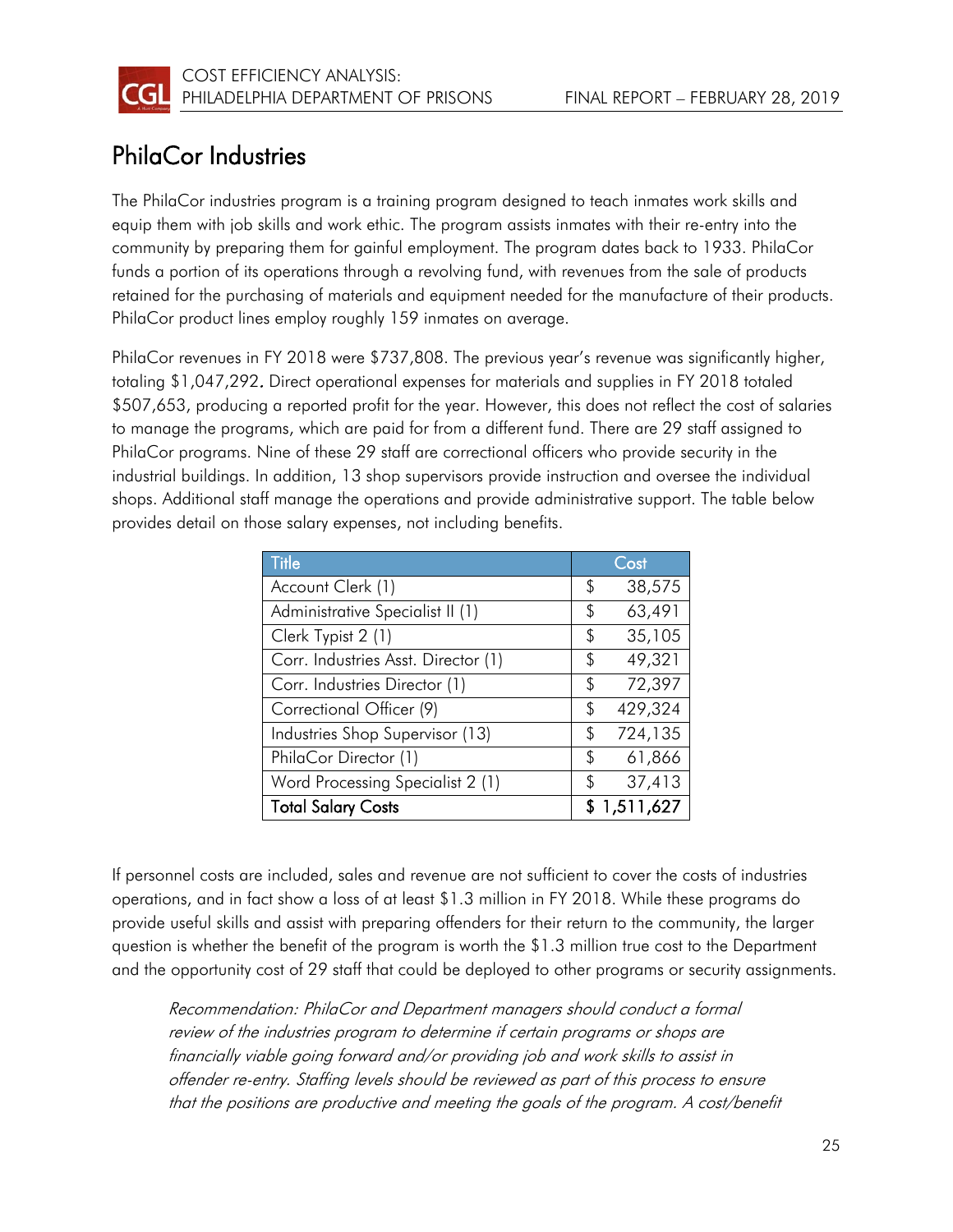

analysis that compares the relative merits of PhilaCor programs with other rehabilitative programs should be conducted to identify the best use of PDP resources.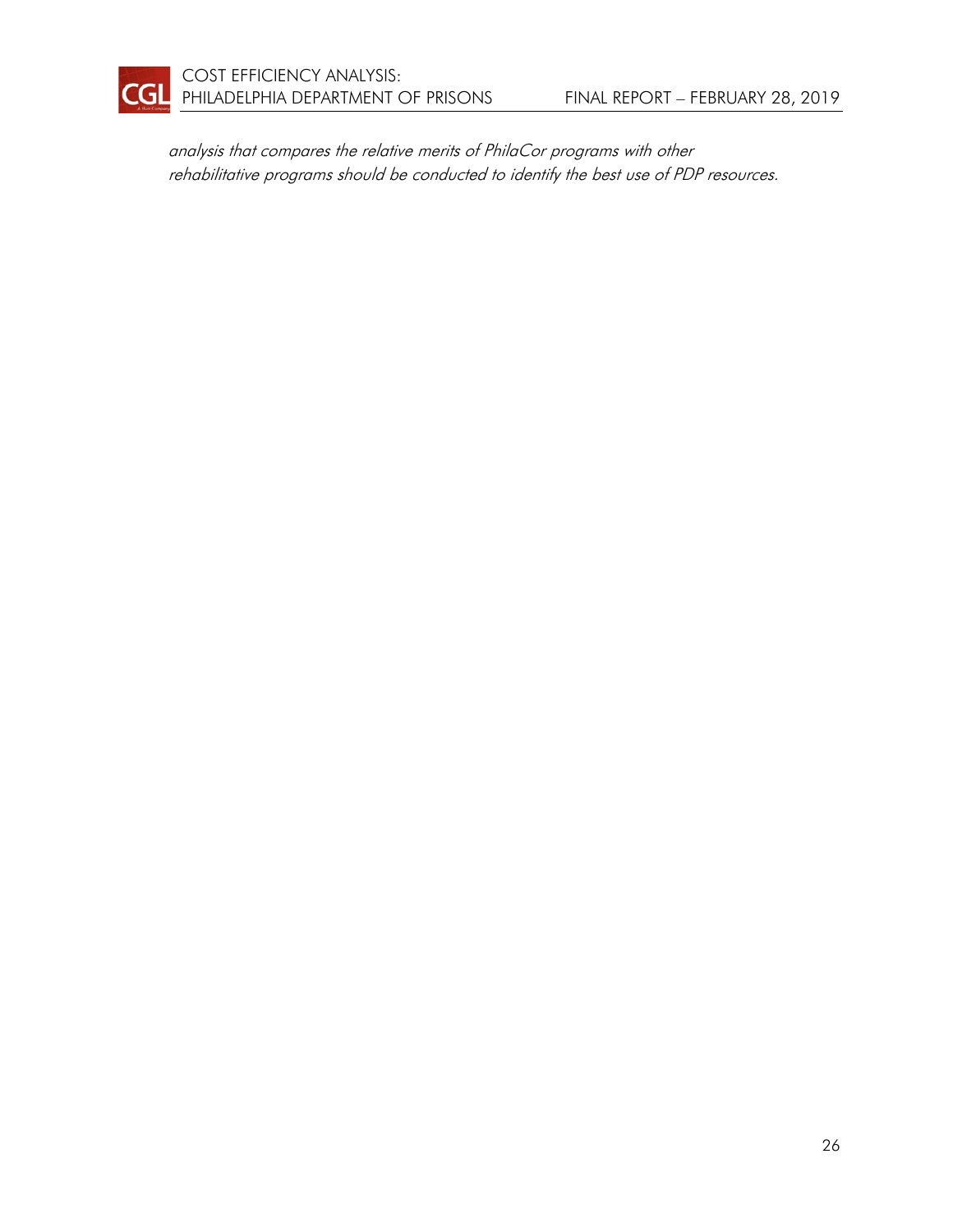

### <span id="page-29-0"></span>Health Care

Background. The PDP spends \$63 million per year on inmate health care services. As of FY 2018, the provision of inmate health care amounts to nearly one-fourth (24.6 percent) of PDP's total annual operating budget authority. Our research confirms that during the period between FY 2013 and FY 2018, the percentage of inmate health care services represented, on average, 25.8 percent of the annual budget; in FY 2013 the percentage was 29.3 percent.



Similar to 20 states in the U.S. and many local jail systems, the PDP has historically operated under a contracted-provision approach, meaning that it has outsourced the management and delivery of health care to a third party. PDP's management has reasoned that this model has, and continues to remain, the most cost-effective methodology to offer consistent, quality health care to its inmate population.

PDP contracts with two vendors for inmate health care services:

| Vendor               | Nature of Services              |
|----------------------|---------------------------------|
| Corizon Health, Inc. | <b>Physical Health Services</b> |
| MHM Services, Inc.   | Mental Health                   |

For approximately two decades, PDP has contracted with Corizon Health, Inc., (Corizon) which was formed as a result of a merger between Correctional Medical Services, Inc. and Prison Health Services, Inc. in 2011. Under a bifurcated procurement approach, PDP contracts with MHM Services, Inc. (MHM) for mental health services.

Corizon is the largest professional services contract procured by PDP (FY 2018 annual cost: \$48,632,051); MHM is the fourth largest professional services contract (FY 2018 annual cost: \$13,488,450).

CGL reviewed both the historical pricing of the Corizon contract and the composition of costs.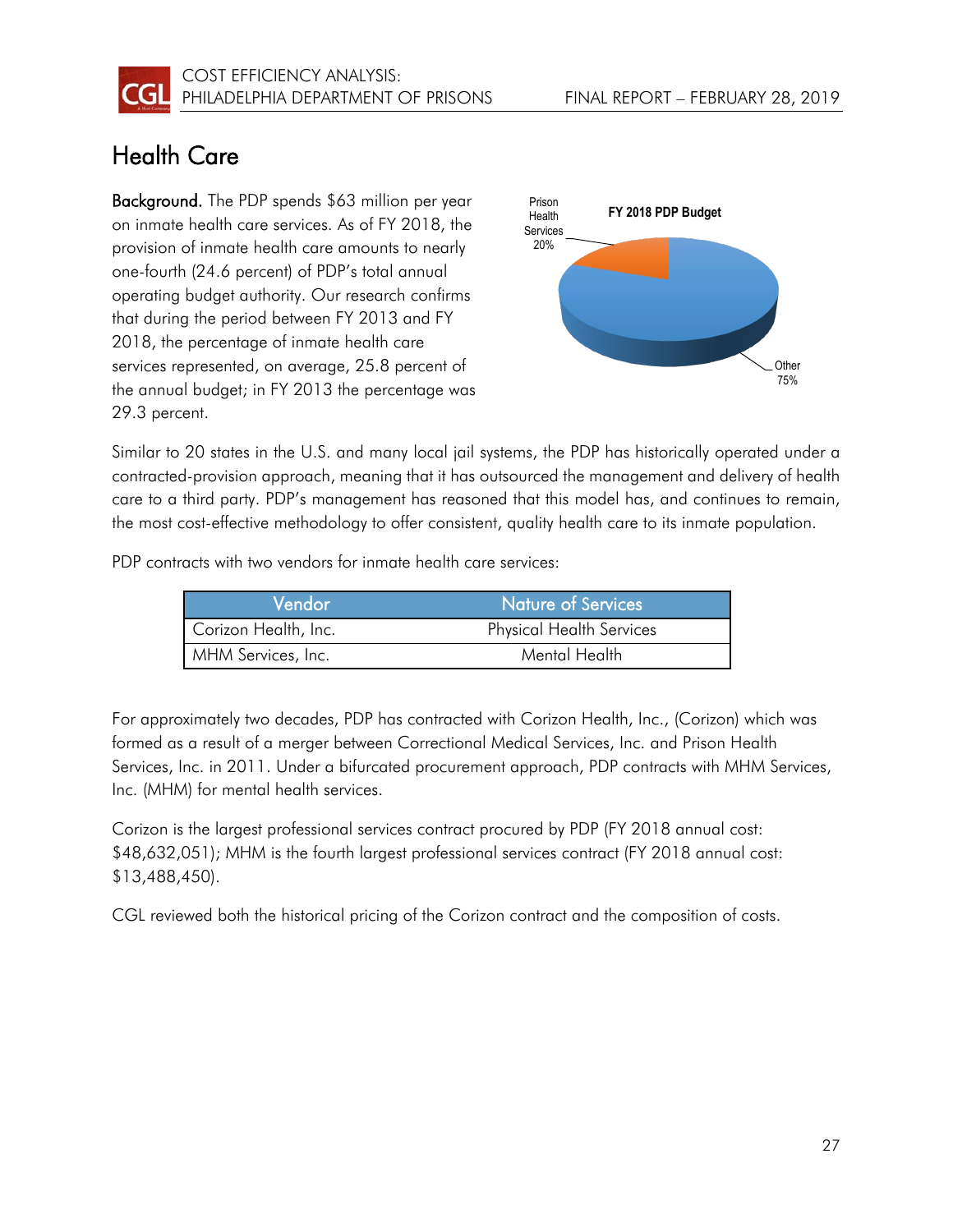

Approximately 55 percent of the annual contract fees relating to physical medical care services are comprised of personnel costs. This is consistent with prior years and with similar contracts in comparable systems. As administrative and corporate fees are also fixed (nearly 75 percent of the contract costs are fixed and not of a variable nature), a reduction in the inmate population will not translate into a proportional reduction in either the cost per inmate or overall costs. The MHM contract has a similar structure. Both contracts require payment of incurred expenses only, so that if positions are not filled, 100% of consequent savings accrue to the City

Under the City's procurement rules, PDP issues a request for proposal (RFP) to receive bids from interested firms to provide these services. As part of this procurement exercise, PDP stipulates the minimal staffing requirements (including the required labor category and number of labor hours). The number of FTEs under both contracts have remained relatively consistent since FY 2010 in spite of the fact that PDP has observed reductions in its inmate population since FY 2013 (as noted above).

Services. The standout characteristic of health care services in the PDP as provided by Corizon and MHM, is the outstanding, high quality of the program services provided. The system has achieved National Commission on Correctional Health Care accreditation, which is the gold standard against which correctional health care services are measured. Staffing levels enable achievement of the benchmark professional performance standards in timeliness of assessment, sick call, and treatment protocols. Management use of quality improvement methodologies is sophisticated and well-conceived. Program managers make good use of the excellent data and performance metrics produced by the system. Program savings from the reduction in the inmate census in recent years have been reinvested into the system to address emergent issues. New programs such as Medication Assisted Treatment (MAT) and weekly out-of-cell behavioral health therapy for inmates in segregation have been implemented in a timely, effective manner.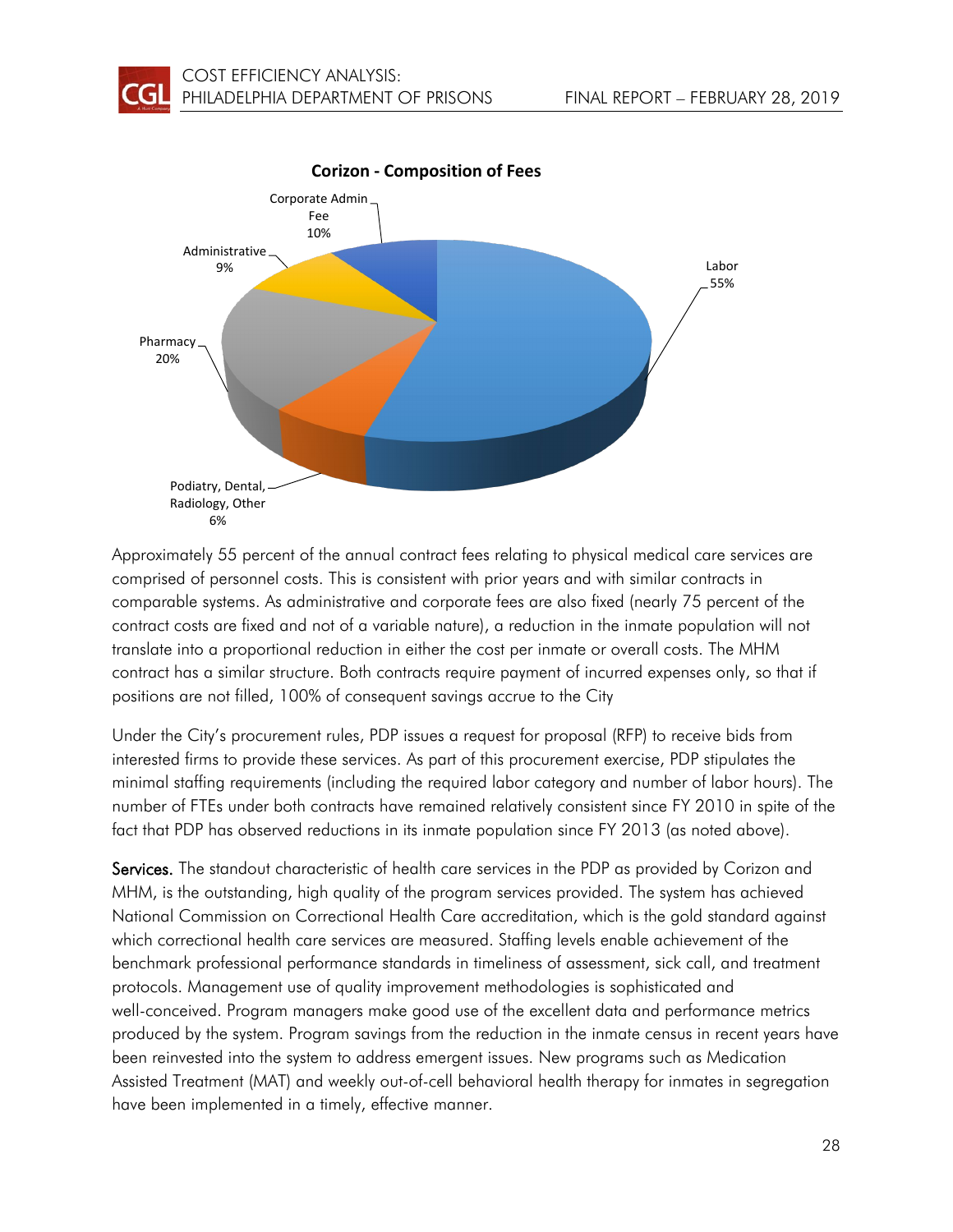

This is in stark contrast with most large metropolitan correctional systems, where inadequate service from poorly managed, underfunded correctional health care systems has resulted in very costly litigation intended to reform dysfunctional systems. Providing quality medical and mental health care is one of the most difficult challenges facing correctional system managers today. While no system is perfect, the PDP has developed a sound, sustainable system for delivery of good quality jail health care that substantially decreases the City's potential risk for litigation.

Cost. An assessment of cost-effectiveness is difficult in isolation of performance considerations. As noted in the previous comparison of benchmark systems, PDP's cost for health care per inmate is somewhat higher than Dade County, while lower than costs experienced in Cook County. To put this in context, Dade County emerged from years of litigation and federal oversight over jail health care in 2016 and just settled a \$730,000 lawsuit last year with a former inmate who suffered kidney failure as a result of deficient health care at the jail. Cook County similarly has in the last two years emerged from nearly 20 years of federal oversight of health care services. All three of the California counties included in the comparison have much higher per capita costs than Philadelphia, but are all facing litigation and potential federal monitoring of their health care programs.

The best explanation of the costs of the Corizon and MHM contracts is that they are the predictable outcome of the extremely detailed, prescriptive requirements of the RFP developed by the PDP. The RFP sets out the staffing, services, policies, and performance standards required of the vendor in specific detail. The level of detail provides vendors with the information required to avoid any misunderstanding or confusion regarding the services or the quality that PDP requires in its health care system. The RFP and the contract is very transparent in defining the cost of staffing, services, administration, and profit. In this way, the relationship between service levels/required staffing and price is readily discernible.

Finding: The PDP has developed a high quality system of jail health care delivery. System costs are a direct function of the specific standards, staffing, and protocols detailed by the PDP in its RFP for services. The structure of the RFP provides an effective means for vendors to price out the level of services required by the Department in a competitive environment, which acts as an overall constraint on cost.

Cost Containment Approaches. Given the favorable experience the PDP has achieved with its current approach to contracting for health care, significant changes in procurement strategy are not advisable. However, there are potential adjustments in contract approach that could facilitate cost containment without potential impairment of service quality.

The most important factor in a successful competitive procurement is to create conditions for maximum competitive pressure on potential bidders, to ensure their best quality proposal at the lowest price. Corizon has been the vendor of choice for the PDP since it began contracting for health care services more than 20 years ago. This level of continuity is highly unusual in the correctional health care industry, where vendor turnover at the end of each contract cycle is common, and has at least the potential to foster complacency on the part of the vendor. Complacency in turn can lead to less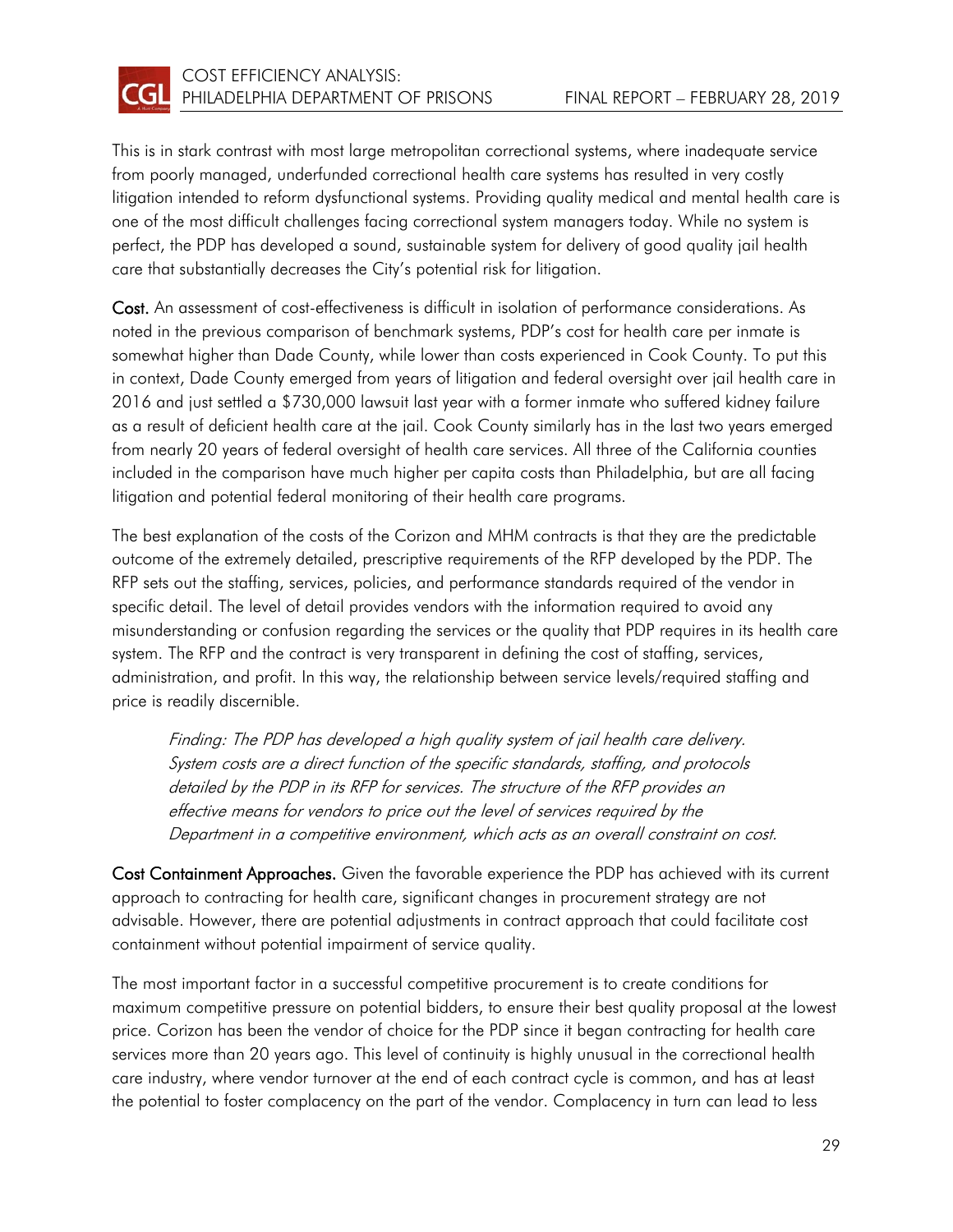

aggressive pricing in RFP responses. The PDP needs to ensure that potential vendors, including Corizon, view the next health care RFP as completely wide open in order to maximize competition.

One means to signal openness to new vendors and/or approaches would be to consolidate both medical and mental health services under one RFP, requiring vendors to bid on the entire package, with the option to bid each service separately as an alternate. To the extent that the overall structure of service requirements and provisions remain essentially the same, this is a somewhat cosmetic change, but still sends a message to the market that Philadelphia is interested in potential change. The approach benefits PDP as well by simplifying contract management and lines of accountability. Program service delivery could also potentially benefit from closer integration of the medical and behavioral health programs.

Recommendation: In the next RFP cycle, request proposals for medical and behavioral health services under a single contract, while allowing vendors to submit alternative proposals for each service separately at their option.

The fundamental approach adopted by the PDP in contracting for health care services is sound and has produced outstanding results. Encouraging more competition among potential vendors within this framework may help contain future price levels.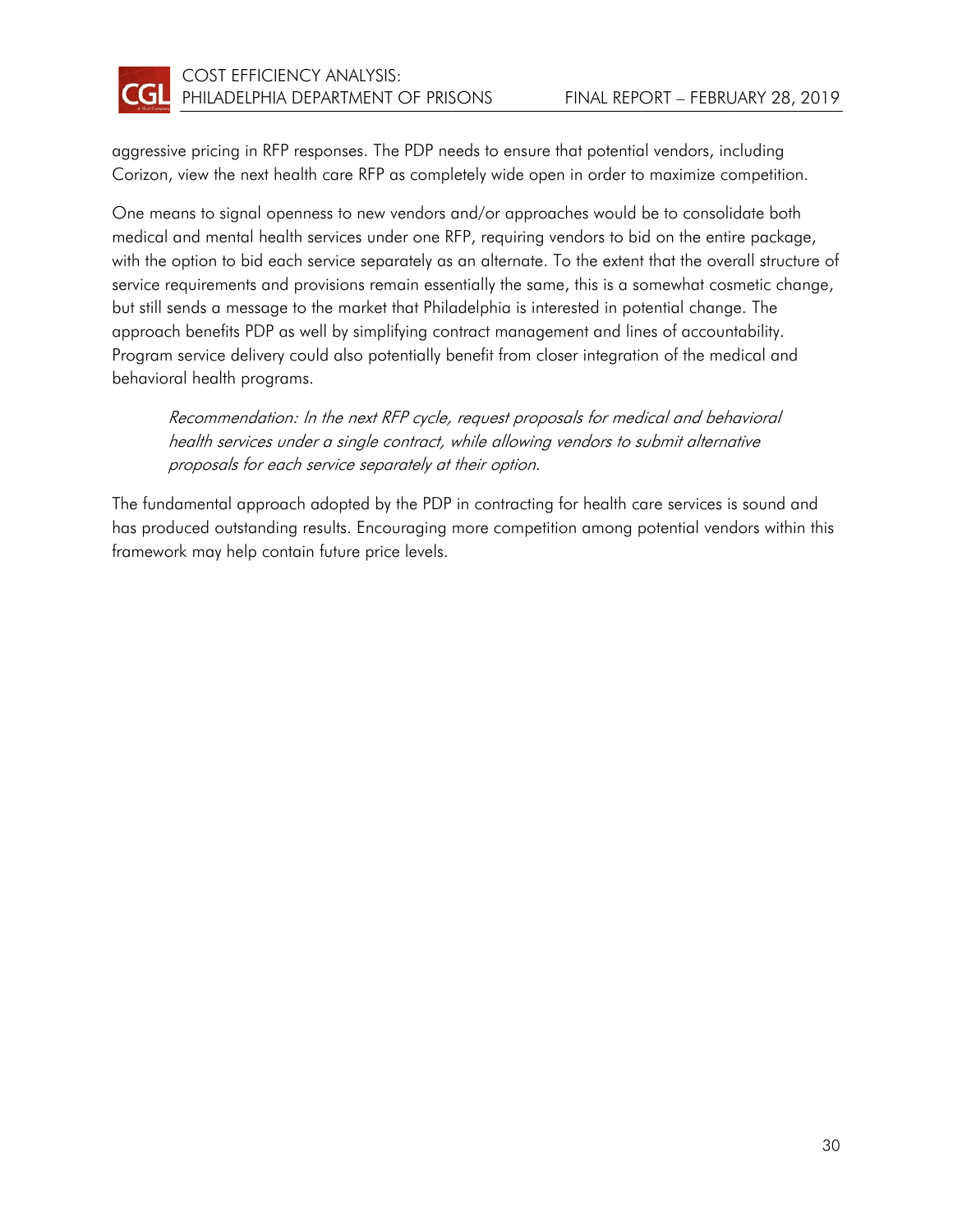

### <span id="page-33-0"></span>**Contracts**

Outside of health care, the two largest contracts in support of PDP operations are for dietary services and facility maintenance. Each contract was bid competitively through an RFP process. The food service contract was awarded to GD Correctional Service, with a first year face value of \$14.5 million. The facilities maintenance contract was awarded to US Facilities in the amount of \$12.1 million for the first year. The cost of these contracts, as in the case of health care, is a direct function of the specific services required in the RFP.

This is most readily apparent in the food service contract. From FY 2013 through FY 2017, the cost per meal of the PDP's food service contract grew from \$1.389 to \$1.518, an average annual increase of 2.7 percent. Because of a change in nutritional standards stipulated in the RFP pursuant to a mayoral executive order, the contract price jumped to \$1.885, a 24 percent increase in one year. Although the contract was competitively bid, the market effectively priced the quality of service required by the PDP, resulting in the substantial increase in cost.

The US Facilities contract in similar fashion specifies staffing requirements, both on-site and 24 hours/7 days per week availability, qualifications, and responsibilities in such a way as to provide a very clear definition of the scopes of service required by the PDP. The resulting bids are the competitive responses to a very clear, well-defined set of requirements.

Finding: The only realistic way to achieve significant savings in the food service or facility maintenance contracts is to change contract scope requirements to lower the service quality levels. The current price of these contracts represents the market's competitive assessment of the cost of the service levels required by the PDP.